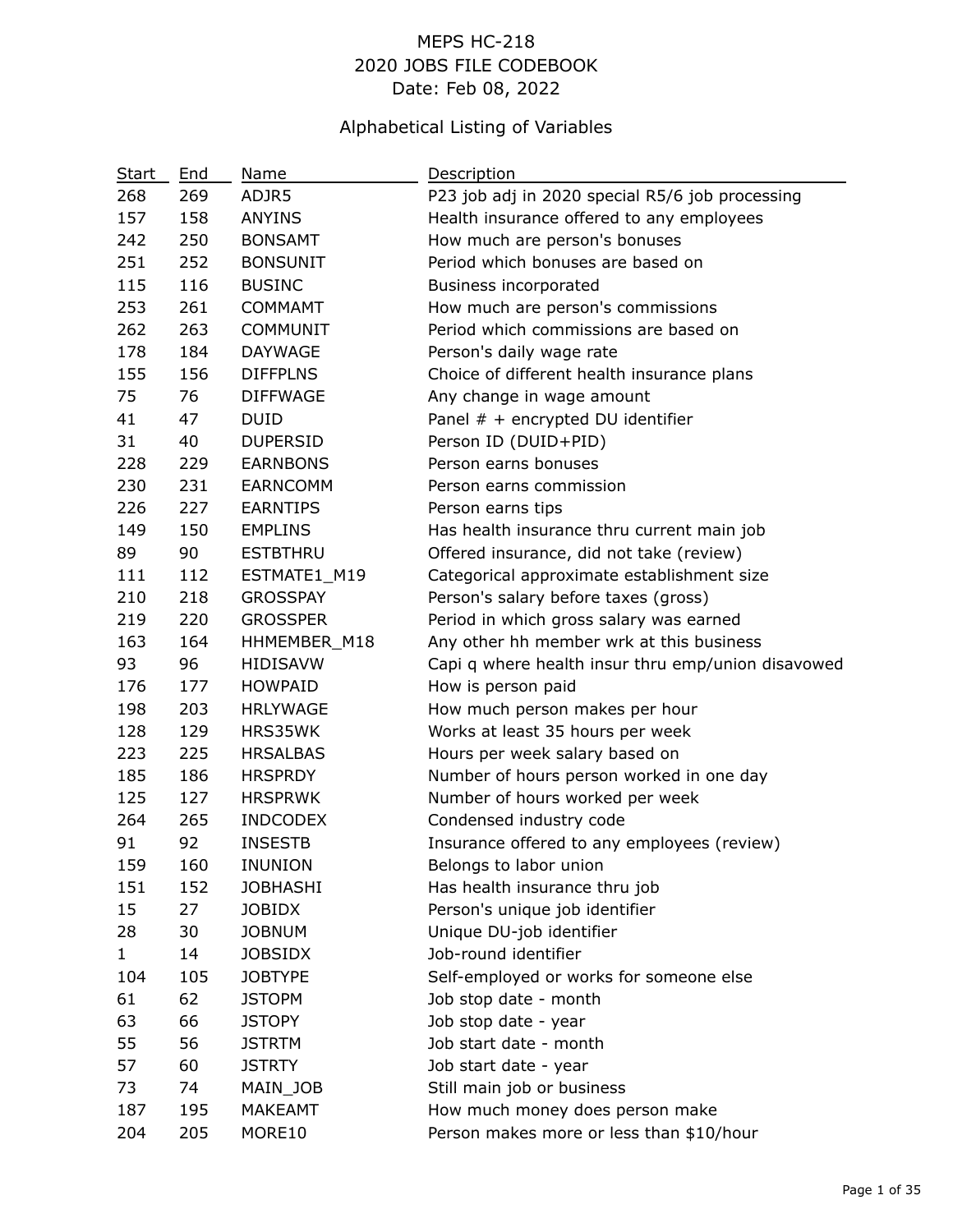| <b>Start</b> | End | Name                 | Description                                        |
|--------------|-----|----------------------|----------------------------------------------------|
| 206          | 207 | MORE15               | Person makes more or less than \$15/hour           |
| 113          | 114 | <b>MORELOC</b>       | Employer has more than one location                |
| 208          | 209 | <b>MOREMINM</b>      | Person makes more or less than min. wage           |
| 87           | 88  | <b>NOWTAKEI</b>      | Now offered and take insurance                     |
| 106          | 110 | <b>NUMEMPS</b>       | Establishment size at not self-employed job        |
| 266          | 267 | <b>OCCCODEX</b>      | Condensed occupation code                          |
| 153          | 154 | <b>OFFRDINS</b>      | Offered insurance but chose not to take            |
| 85           | 86  | <b>OFFTAKEI</b>      | Offered insurance and now take                     |
| 52           | 52  | OrigRnd              | Round job reported                                 |
| 53           | 54  | <b>PANEL</b>         | Panel                                              |
| 136          | 137 | <b>PAYDRVST</b>      | Has paid sick leave for doc visit thru job         |
| 138          | 139 | <b>PAYVACTN</b>      | Has paid vacation leave thru job                   |
| 196          | 197 | PERUNIT_M18          | Period for which person is paid                    |
| 48           | 50  | PID                  | Person number                                      |
| 117          | 118 | <b>PROPRIET</b>      | Proprietorship or partnership                      |
| 161          | 162 | <b>PROVDINS</b>      | Employer, union, both provides health ins          |
| 67           | 67  | <b>RETIRJOB</b>      | Person retired from this job                       |
| 140          | 141 | <b>RETIRPLN</b>      | Has pension/retirement plan thru job               |
| 51           | 51  | <b>RN</b>            | Round                                              |
| 97           | 101 | RvwTotNumEmp         | Establishment size at continuing self-employed job |
| 174          | 175 | SALARIED             | Person salaried, paid by hour, some other way      |
| 221          | 222 | <b>SALRYWKS</b>      | Number of weeks per year salary is based           |
| 132          | 133 | <b>SESNLJOB</b>      | Job available certain time of year                 |
| 134          | 135 | <b>SICKPAY</b>       | Has paid sick leave thru job                       |
| 69           | 70  | <b>STILLAT</b>       | Still works at main job establishment              |
| 77           | 78  | <b>StillWorkFTPT</b> | Still works full or part time                      |
| 83           | 84  | <b>STILLWRK</b>      | Still works at misc job establishment              |
| 68           | 68  | <b>SUBTYPE</b>       | Job sub-type                                       |
| 130          | 131 | <b>TEMPJOB</b>       | Job at employer is temporary                       |
| 232          | 239 | <b>TIPSAMT</b>       | How much are person's tips                         |
| 240          | 241 | TIPSUNIT_M18         | Period which tip earnings are based on             |
| 165          | 169 | TOTLEMP_M18          | Current establishment size at self-employed job    |
| 170          | 173 | TotNumEmp            | Establishment size at new self-employed job        |
| 71           | 72  | <b>TYPECHGD</b>      | Job sub-type changed between rounds                |
| 119          | 120 | <b>TYPEEMPL</b>      | Employee type                                      |
| 102          | 103 | WHY_LEFT_M18         | Reason why no longer at job now                    |
| 81           | 82  | WhyChngFTToPT        | Why change full to part time                       |
| 79           | 80  | WhyChngPTToFT        | Why change part to full time                       |
| 142          | 148 | <b>WKLYAMT</b>       | Usual weekly gross income at misc job              |
| 121          | 122 | YLEFT_M18            | Reason why no longer at job                        |
| 123          | 124 | YNOBUSN_M18          | Reason why no longer has business                  |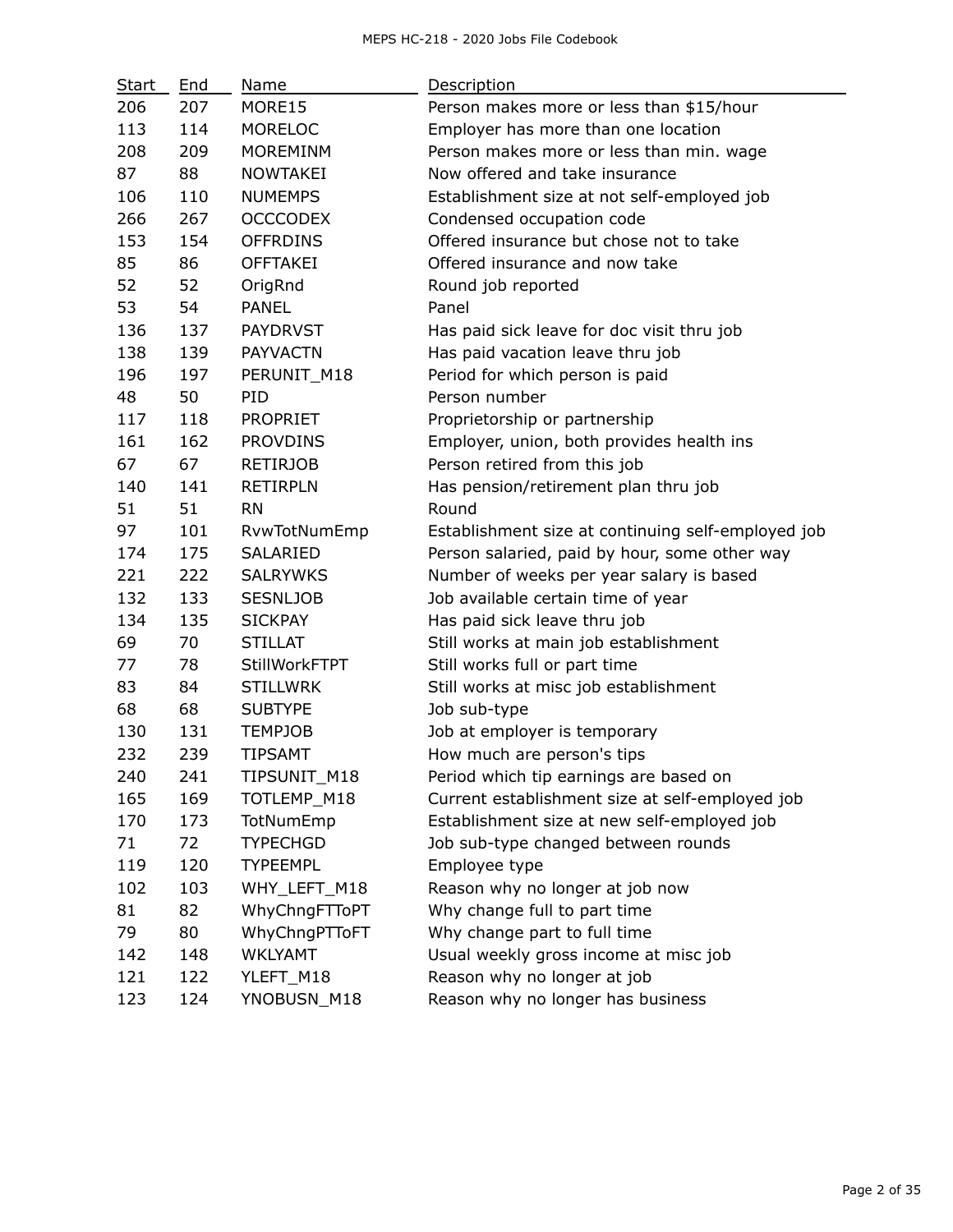# Positional Listing of Variables

| <b>Start</b> | End | Name                 | Description                                        |
|--------------|-----|----------------------|----------------------------------------------------|
| 1            | 14  | <b>JOBSIDX</b>       | Job-round identifier                               |
| 15           | 27  | <b>JOBIDX</b>        | Person's unique job identifier                     |
| 28           | 30  | <b>JOBNUM</b>        | Unique DU-job identifier                           |
| 31           | 40  | <b>DUPERSID</b>      | Person ID (DUID+PID)                               |
| 41           | 47  | <b>DUID</b>          | Panel # + encrypted DU identifier                  |
| 48           | 50  | PID                  | Person number                                      |
| 51           | 51  | <b>RN</b>            | Round                                              |
| 52           | 52  | OrigRnd              | Round job reported                                 |
| 53           | 54  | <b>PANEL</b>         | Panel                                              |
| 55           | 56  | <b>JSTRTM</b>        | Job start date - month                             |
| 57           | 60  | <b>JSTRTY</b>        | Job start date - year                              |
| 61           | 62  | <b>JSTOPM</b>        | Job stop date - month                              |
| 63           | 66  | <b>JSTOPY</b>        | Job stop date - year                               |
| 67           | 67  | <b>RETIRJOB</b>      | Person retired from this job                       |
| 68           | 68  | <b>SUBTYPE</b>       | Job sub-type                                       |
| 69           | 70  | <b>STILLAT</b>       | Still works at main job establishment              |
| 71           | 72  | <b>TYPECHGD</b>      | Job sub-type changed between rounds                |
| 73           | 74  | MAIN_JOB             | Still main job or business                         |
| 75           | 76  | <b>DIFFWAGE</b>      | Any change in wage amount                          |
| 77           | 78  | <b>StillWorkFTPT</b> | Still works full or part time                      |
| 79           | 80  | WhyChngPTToFT        | Why change part to full time                       |
| 81           | 82  | WhyChngFTToPT        | Why change full to part time                       |
| 83           | 84  | <b>STILLWRK</b>      | Still works at misc job establishment              |
| 85           | 86  | <b>OFFTAKEI</b>      | Offered insurance and now take                     |
| 87           | 88  | <b>NOWTAKEI</b>      | Now offered and take insurance                     |
| 89           | 90  | <b>ESTBTHRU</b>      | Offered insurance, did not take (review)           |
| 91           | 92  | <b>INSESTB</b>       | Insurance offered to any employees (review)        |
| 93           | 96  | <b>HIDISAVW</b>      | Capi q where health insur thru emp/union disavowed |
| 97           | 101 | RvwTotNumEmp         | Establishment size at continuing self-employed job |
| 102          | 103 | WHY_LEFT_M18         | Reason why no longer at job now                    |
| 104          | 105 | <b>JOBTYPE</b>       | Self-employed or works for someone else            |
| 106          | 110 | <b>NUMEMPS</b>       | Establishment size at not self-employed job        |
| 111          | 112 | ESTMATE1_M19         | Categorical approximate establishment size         |
| 113          | 114 | <b>MORELOC</b>       | Employer has more than one location                |
| 115          | 116 | <b>BUSINC</b>        | Business incorporated                              |
| 117          | 118 | <b>PROPRIET</b>      | Proprietorship or partnership                      |
| 119          | 120 | <b>TYPEEMPL</b>      | Employee type                                      |
| 121          | 122 | YLEFT_M18            | Reason why no longer at job                        |
| 123          | 124 | YNOBUSN_M18          | Reason why no longer has business                  |
| 125          | 127 | <b>HRSPRWK</b>       | Number of hours worked per week                    |
| 128          | 129 | HRS35WK              | Works at least 35 hours per week                   |
| 130          | 131 | TEMPJOB              | Job at employer is temporary                       |
| 132          | 133 | <b>SESNLJOB</b>      | Job available certain time of year                 |
| 134          | 135 | <b>SICKPAY</b>       | Has paid sick leave thru job                       |
| 136          | 137 | <b>PAYDRVST</b>      | Has paid sick leave for doc visit thru job         |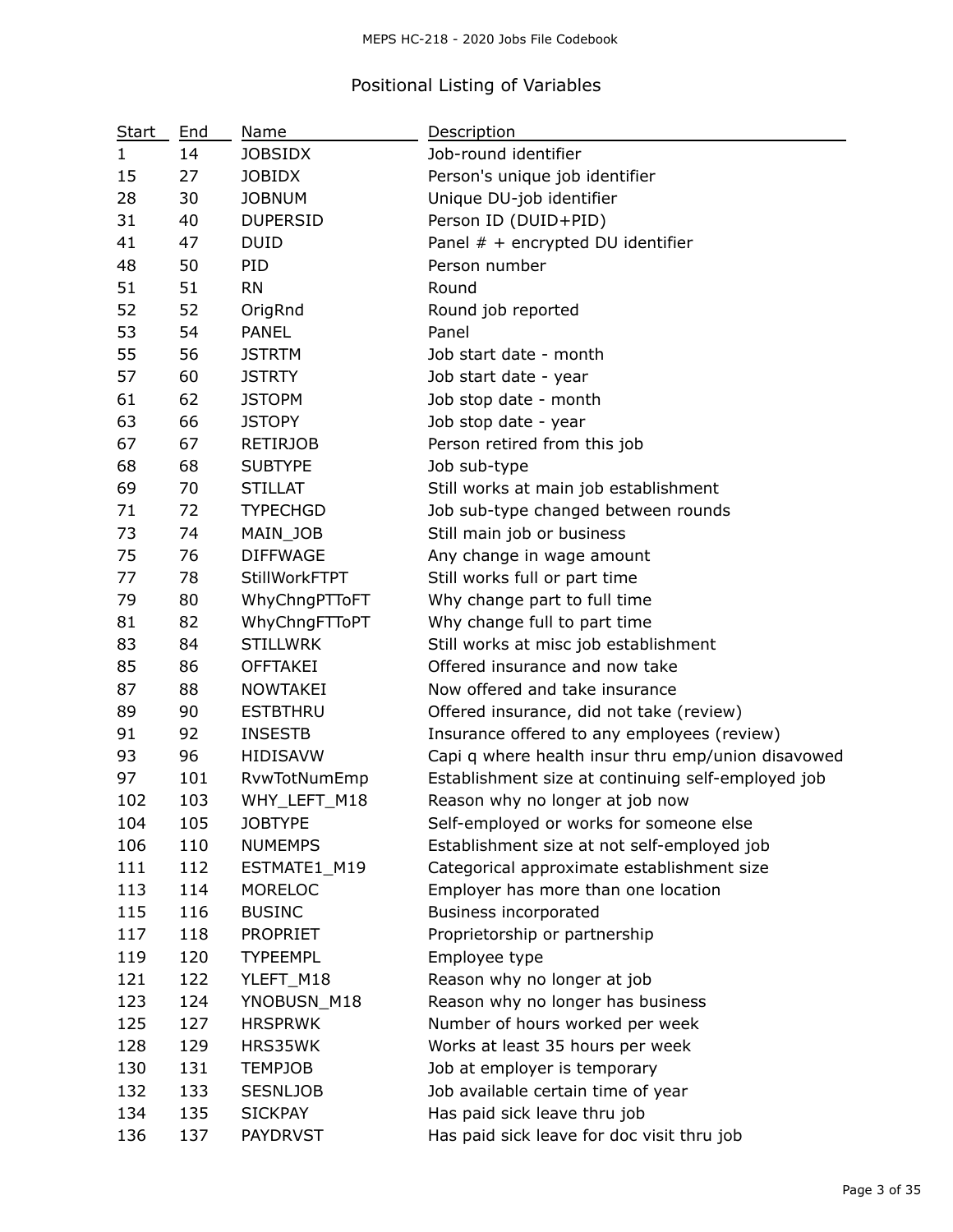| Start | End | Name            | Description                                     |
|-------|-----|-----------------|-------------------------------------------------|
| 138   | 139 | <b>PAYVACTN</b> | Has paid vacation leave thru job                |
| 140   | 141 | <b>RETIRPLN</b> | Has pension/retirement plan thru job            |
| 142   | 148 | <b>WKLYAMT</b>  | Usual weekly gross income at misc job           |
| 149   | 150 | <b>EMPLINS</b>  | Has health insurance thru current main job      |
| 151   | 152 | <b>JOBHASHI</b> | Has health insurance thru job                   |
| 153   | 154 | <b>OFFRDINS</b> | Offered insurance but chose not to take         |
| 155   | 156 | <b>DIFFPLNS</b> | Choice of different health insurance plans      |
| 157   | 158 | <b>ANYINS</b>   | Health insurance offered to any employees       |
| 159   | 160 | <b>INUNION</b>  | Belongs to labor union                          |
| 161   | 162 | <b>PROVDINS</b> | Employer, union, both provides health ins       |
| 163   | 164 | HHMEMBER_M18    | Any other hh member wrk at this business        |
| 165   | 169 | TOTLEMP_M18     | Current establishment size at self-employed job |
| 170   | 173 | TotNumEmp       | Establishment size at new self-employed job     |
| 174   | 175 | SALARIED        | Person salaried, paid by hour, some other way   |
| 176   | 177 | <b>HOWPAID</b>  | How is person paid                              |
| 178   | 184 | <b>DAYWAGE</b>  | Person's daily wage rate                        |
| 185   | 186 | <b>HRSPRDY</b>  | Number of hours person worked in one day        |
| 187   | 195 | <b>MAKEAMT</b>  | How much money does person make                 |
| 196   | 197 | PERUNIT M18     | Period for which person is paid                 |
| 198   | 203 | <b>HRLYWAGE</b> | How much person makes per hour                  |
| 204   | 205 | MORE10          | Person makes more or less than \$10/hour        |
| 206   | 207 | MORE15          | Person makes more or less than \$15/hour        |
| 208   | 209 | <b>MOREMINM</b> | Person makes more or less than min. wage        |
| 210   | 218 | <b>GROSSPAY</b> | Person's salary before taxes (gross)            |
| 219   | 220 | <b>GROSSPER</b> | Period in which gross salary was earned         |
| 221   | 222 | <b>SALRYWKS</b> | Number of weeks per year salary is based        |
| 223   | 225 | <b>HRSALBAS</b> | Hours per week salary based on                  |
| 226   | 227 | <b>EARNTIPS</b> | Person earns tips                               |
| 228   | 229 | <b>EARNBONS</b> | Person earns bonuses                            |
| 230   | 231 | <b>EARNCOMM</b> | Person earns commission                         |
| 232   | 239 | <b>TIPSAMT</b>  | How much are person's tips                      |
| 240   | 241 | TIPSUNIT M18    | Period which tip earnings are based on          |
| 242   | 250 | <b>BONSAMT</b>  | How much are person's bonuses                   |
| 251   | 252 | <b>BONSUNIT</b> | Period which bonuses are based on               |
| 253   | 261 | <b>COMMAMT</b>  | How much are person's commissions               |
| 262   | 263 | <b>COMMUNIT</b> | Period which commissions are based on           |
| 264   | 265 | <b>INDCODEX</b> | Condensed industry code                         |
| 266   | 267 | <b>OCCCODEX</b> | Condensed occupation code                       |
| 268   | 269 | ADJR5           | P23 job adj in 2020 special R5/6 job processing |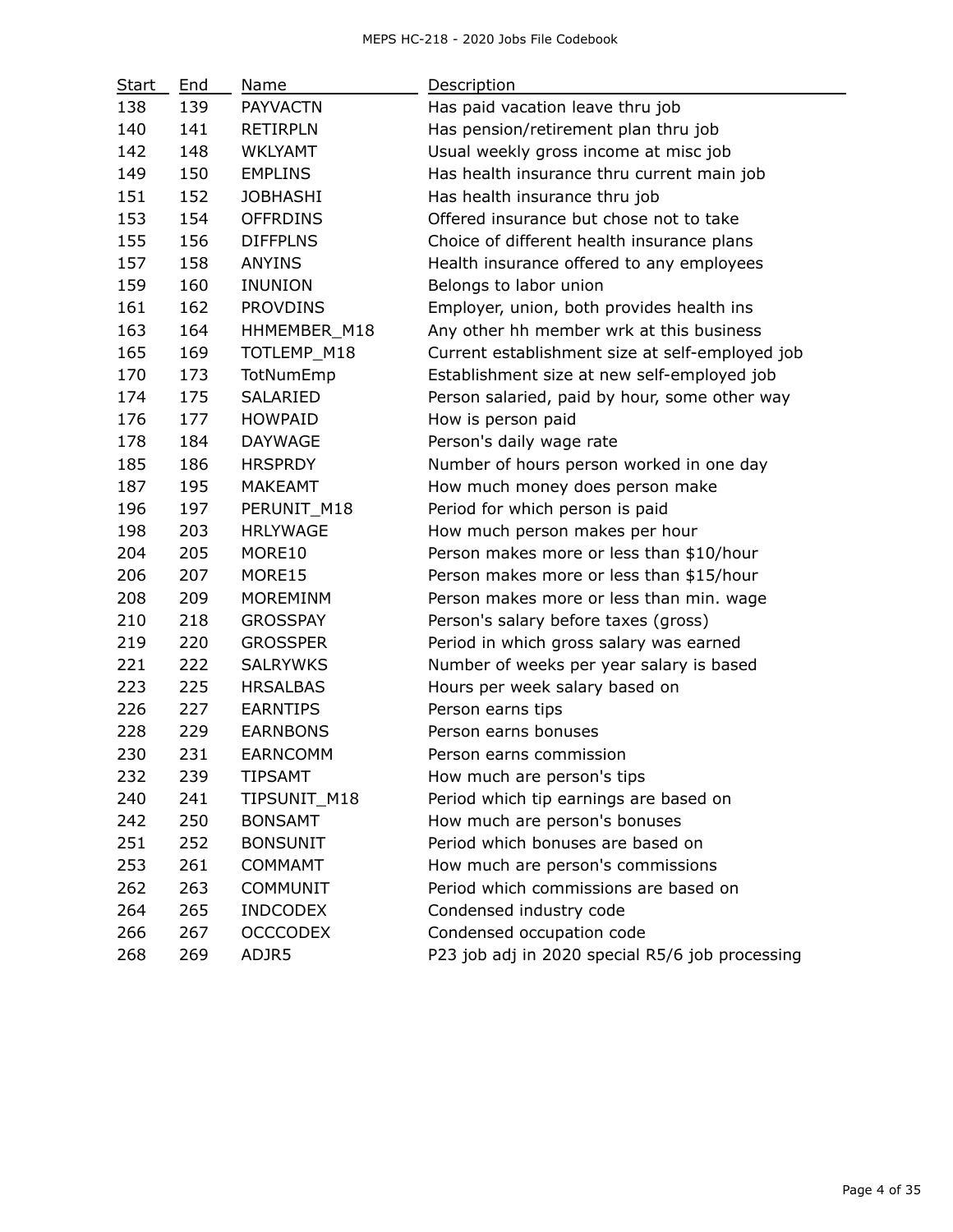## Variable Codebook

| Name:               | <b>JOBSIDX</b>                 |        |            |
|---------------------|--------------------------------|--------|------------|
| <b>Description:</b> | Job-round identifier           |        |            |
| Format:             | 14.0                           |        |            |
| Type:               | Char                           |        |            |
| Start:              | $\mathbf{1}$                   |        |            |
| End:                | 14                             |        |            |
| Value               |                                |        | Unweighted |
| VALID ID            |                                |        | 47,776     |
|                     |                                | Total: | 47,776     |
|                     |                                |        |            |
| Name:               | <b>JOBIDX</b>                  |        |            |
| <b>Description:</b> | Person's unique job identifier |        |            |
| Format:             | 13.0                           |        |            |
| Type:               | Char                           |        |            |
| Start:              | 15                             |        |            |
| End:                | 27                             |        |            |
| Value               |                                |        | Unweighted |
| <b>VALID ID</b>     |                                |        | 47,776     |
|                     |                                | Total: | 47,776     |
|                     |                                |        |            |
| Name:               | <b>JOBNUM</b>                  |        |            |
| <b>Description:</b> | Unique DU-job identifier       |        |            |
| Format:             | 3.0                            |        |            |
| Type:               | Char                           |        |            |
| Start:              | 28                             |        |            |
| End:                | 30                             |        |            |
| Value               |                                |        | Unweighted |
| VALID ID            |                                |        | 47,776     |
|                     |                                | Total: | 47,776     |
| Name:               | <b>DUPERSID</b>                |        |            |
| <b>Description:</b> | Person ID (DUID+PID)           |        |            |
| Format:             | 10.0                           |        |            |
| Type:               | Char                           |        |            |
| Start:              | 31                             |        |            |
| End:                | 40                             |        |            |
| Value               |                                |        | Unweighted |
| VALID ID            |                                |        | 47,776     |
|                     |                                | Total: | 47,776     |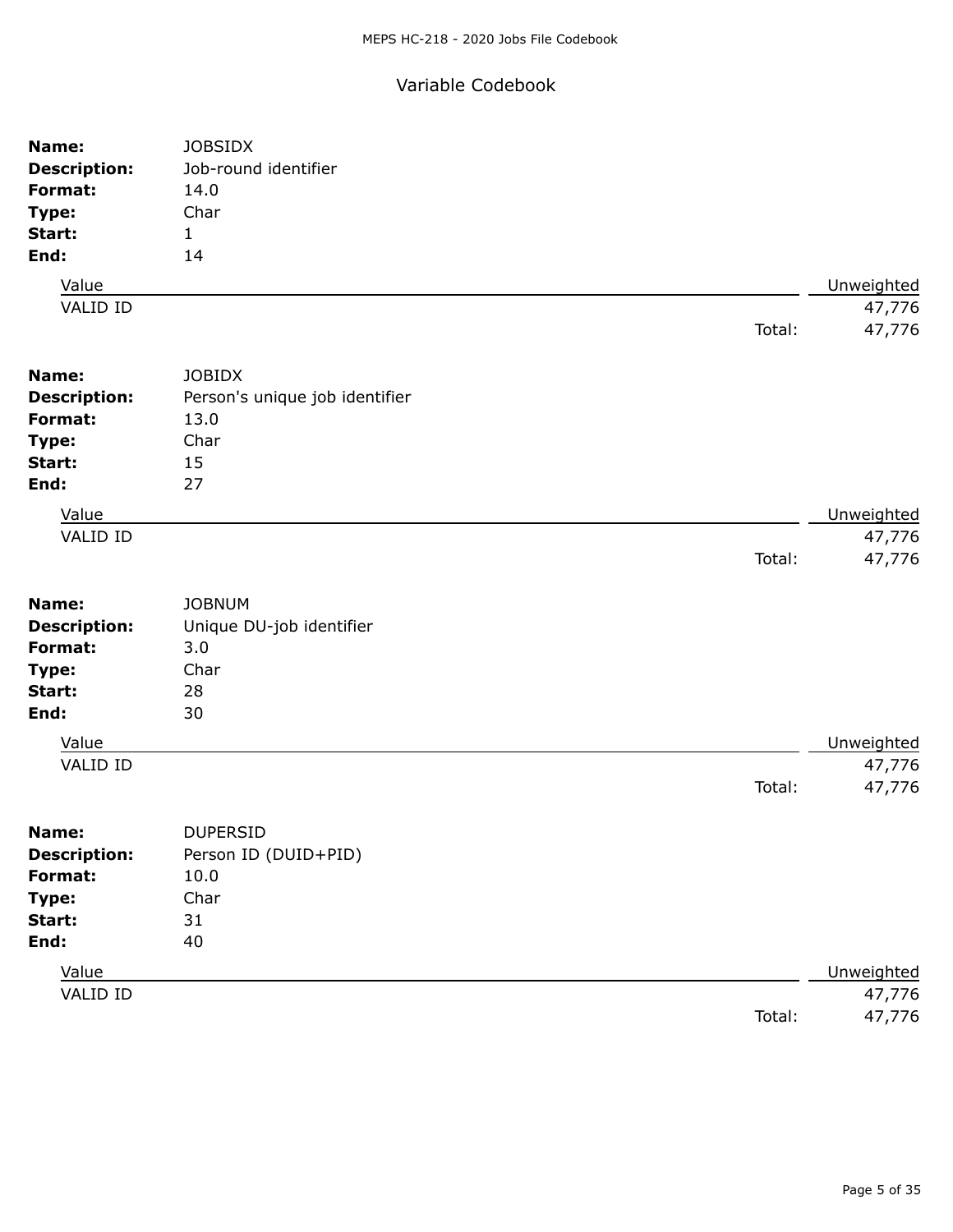| Name:               | <b>DUID</b>                       |            |
|---------------------|-----------------------------------|------------|
| <b>Description:</b> | Panel # + encrypted DU identifier |            |
| Format:             | 7.0                               |            |
| Type:               | Char                              |            |
| Start:              | 41                                |            |
| End:                | 47                                |            |
| Value               |                                   | Unweighted |
| VALID ID            |                                   | 47,776     |
|                     | Total:                            | 47,776     |
| Name:               | PID                               |            |
| <b>Description:</b> | Person number                     |            |
| Format:             | 3.0                               |            |
| Type:               | Num                               |            |
| Start:              | 48                                |            |
| End:                | 50                                |            |
| Value               |                                   | Unweighted |
| $101 - 503$         |                                   | 47,776     |
|                     | Total:                            | 47,776     |
| Name:               | <b>RN</b>                         |            |
| <b>Description:</b> | Round                             |            |
| Format:             | 1.0                               |            |
| Type:               | Num                               |            |
| Start:              | 51                                |            |
| End:                | 51                                |            |
| Value               |                                   | Unweighted |
| 1                   |                                   | 6,474      |
| 2                   |                                   | 4,750      |
| 3                   |                                   | 10,313     |
| 4                   |                                   | 5,733      |
| 5                   |                                   | 10,680     |
| $\boldsymbol{6}$    |                                   | 5,015      |
| 7                   |                                   | 4,811      |
|                     | Total:                            | 47,776     |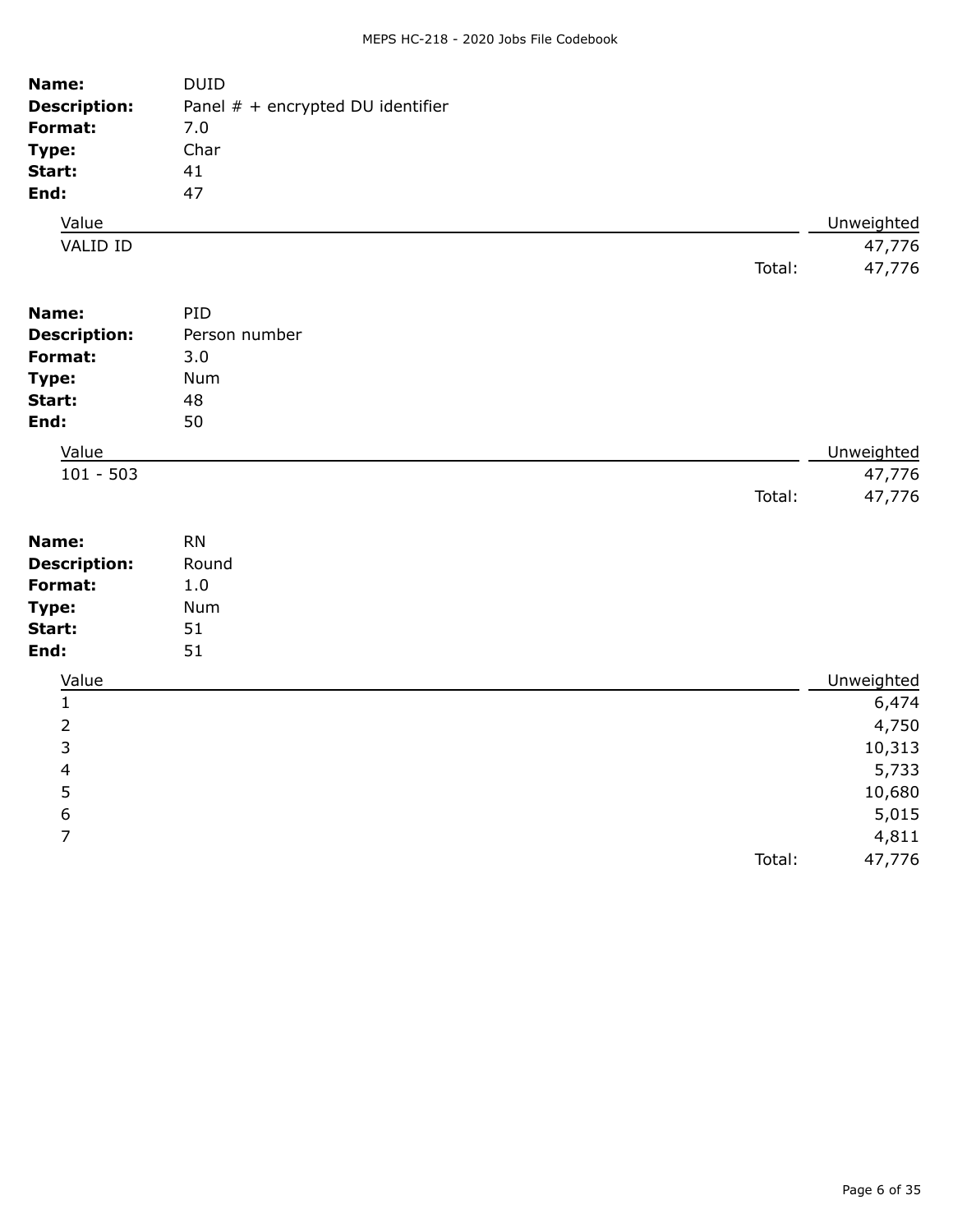### MEPS HC-218 - 2020 Jobs File Codebook

| Name:                    | OrigRnd                |        |            |
|--------------------------|------------------------|--------|------------|
| <b>Description:</b>      | Round job reported     |        |            |
| Format:                  | 1.0                    |        |            |
| Type:                    | Num                    |        |            |
| Start:                   | 52                     |        |            |
| End:                     | 52                     |        |            |
| Value                    |                        |        | Unweighted |
| 1                        |                        |        | 33,452     |
| $\overline{2}$           |                        |        | 3,823      |
| 3                        |                        |        | 3,614      |
| $\overline{\mathcal{L}}$ |                        |        | 2,800      |
| 5                        |                        |        | 2,578      |
| $\boldsymbol{6}$         |                        |        | 965        |
| $\overline{7}$           |                        |        | 544        |
|                          |                        | Total: | 47,776     |
| Name:                    | <b>PANEL</b>           |        |            |
| <b>Description:</b>      | Panel                  |        |            |
| Format:                  | 2.0                    |        |            |
| Type:                    | Num                    |        |            |
| Start:                   | 53                     |        |            |
| End:                     | 54                     |        |            |
|                          |                        |        |            |
| Value                    |                        |        | Unweighted |
| 23                       |                        |        | 15,083     |
| 24                       |                        |        | 16,954     |
| 25                       |                        |        | 15,739     |
|                          |                        | Total: | 47,776     |
| Name:                    | <b>JSTRTM</b>          |        |            |
| <b>Description:</b>      | Job start date - month |        |            |
| Format:                  | 2.0                    |        |            |
| Type:                    | Num                    |        |            |
| Start:                   | 55                     |        |            |
| End:                     | 56                     |        |            |
| Value                    |                        |        | Unweighted |
| $-8$ DK                  |                        |        | 579        |
| -1 INAPPLICABLE          |                        |        | 29,399     |
| $1 - 12$                 |                        |        | 17,798     |
|                          |                        | Total: | 47,776     |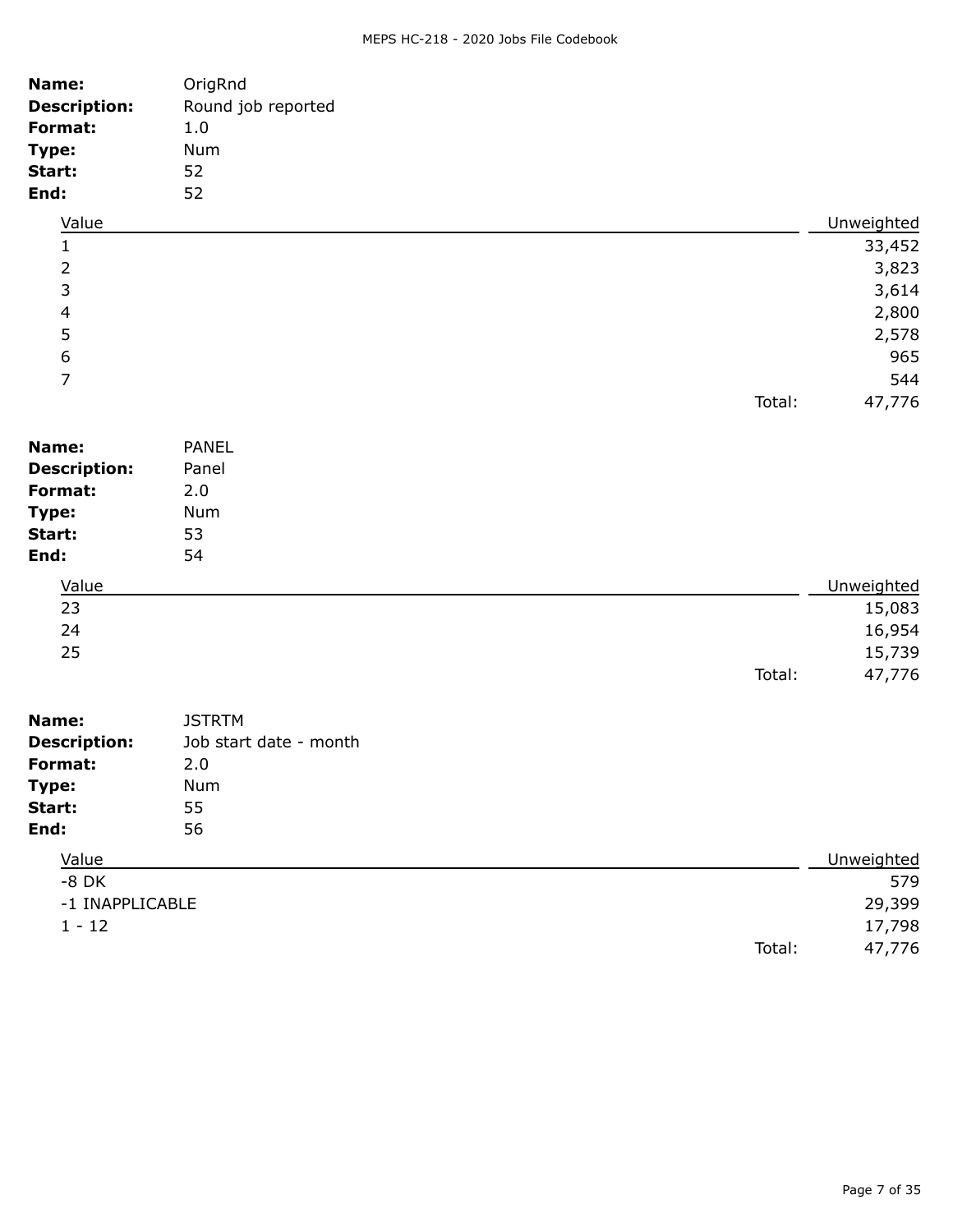### MEPS HC-218 - 2020 Jobs File Codebook

| Name:               | <b>JSTRTY</b>         |        |            |
|---------------------|-----------------------|--------|------------|
| <b>Description:</b> | Job start date - year |        |            |
| Format:             | 4.0                   |        |            |
| Type:               | <b>Num</b>            |        |            |
| Start:              | 57                    |        |            |
| End:                | 60                    |        |            |
| Value               |                       |        | Unweighted |
| $-8$ DK             |                       |        | 706        |
| -7 REFUSED          |                       |        | 95         |
| -1 INAPPLICABLE     |                       |        | 2,304      |
| 1950 - 2013         |                       |        | 15,851     |
| 2014                |                       |        | 1,702      |
| 2015                |                       |        | 2,363      |
| 2016                |                       |        | 2,470      |
| 2017                |                       |        | 3,665      |
| 2018                |                       |        | 4,896      |
| 2019                |                       |        | 8,015      |
| 2020                |                       |        | 5,709      |
|                     |                       | Total: | 47,776     |
| Name:               | <b>JSTOPM</b>         |        |            |
| <b>Description:</b> | Job stop date - month |        |            |
| Format:             | 2.0                   |        |            |
| Type:               | Num                   |        |            |
| Start:              | 61                    |        |            |
| End:                | 62                    |        |            |
| Value               |                       |        | Unweighted |
| $-8$ DK             |                       |        | 289        |
| -7 REFUSED          |                       |        | 112        |
| -1 INAPPLICABLE     |                       |        | 41,279     |
| $1 - 12$            |                       |        | 6,096      |
|                     |                       | Total: | 47,776     |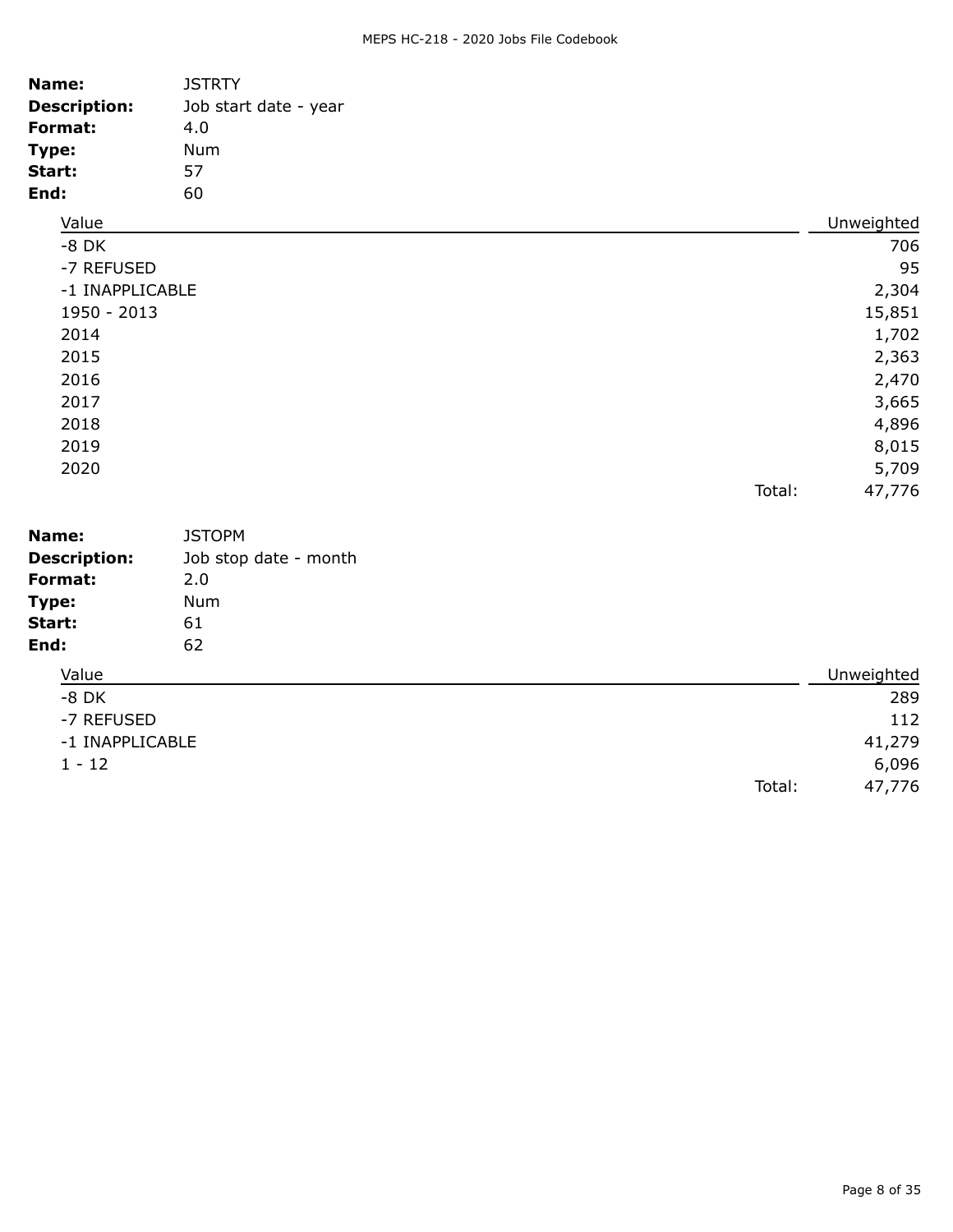### MEPS HC-218 - 2020 Jobs File Codebook

| Name:                   | <b>JSTOPY</b>                |        |            |
|-------------------------|------------------------------|--------|------------|
| <b>Description:</b>     | Job stop date - year         |        |            |
| Format:                 | 4.0                          |        |            |
| Type:                   | Num                          |        |            |
| Start:                  | 63                           |        |            |
| End:                    | 66                           |        |            |
| Value                   |                              |        | Unweighted |
| $-8$ DK                 |                              |        | 264        |
| -7 REFUSED              |                              |        | 122        |
| -1 INAPPLICABLE         |                              |        | 37,416     |
| 0 STILL AT JOB          |                              |        | 1,841      |
| 1950 - 2019             |                              |        | 3,272      |
| 2020                    |                              |        | 4,449      |
| 2021                    |                              |        | 412        |
|                         |                              | Total: | 47,776     |
| Name:                   | <b>RETIRJOB</b>              |        |            |
| <b>Description:</b>     | Person retired from this job |        |            |
| Format:                 | 1.0                          |        |            |
| Type:                   | Num                          |        |            |
| Start:                  | 67                           |        |            |
| End:                    | 67                           |        |            |
| Value                   |                              |        | Unweighted |
| 1 YES                   |                              |        | 1,339      |
| 2 NO                    |                              |        | 46,437     |
|                         |                              | Total: | 47,776     |
| Name:                   | <b>SUBTYPE</b>               |        |            |
| <b>Description:</b>     | Job sub-type                 |        |            |
| Format:                 | 1.0                          |        |            |
| Type:                   | Num                          |        |            |
| Start:                  | 68                           |        |            |
| End:                    | 68                           |        |            |
| Value                   |                              |        | Unweighted |
|                         | 1 CUR MAIN JOB IN REF PD     |        | 35,870     |
|                         | 2 CUR MISC JOB IN REF PD     |        | 3,387      |
|                         | 3 FMR MAIN JOB IN REF PD     |        | 5,301      |
|                         | 4 FMR MISC JOB IN REF PD     |        | 914        |
|                         | 5 LAST JOB OUTSD REF PD      |        | 1,907      |
| <b>6 RETIREMENT JOB</b> |                              |        | 397        |
|                         |                              | Total: | 47,776     |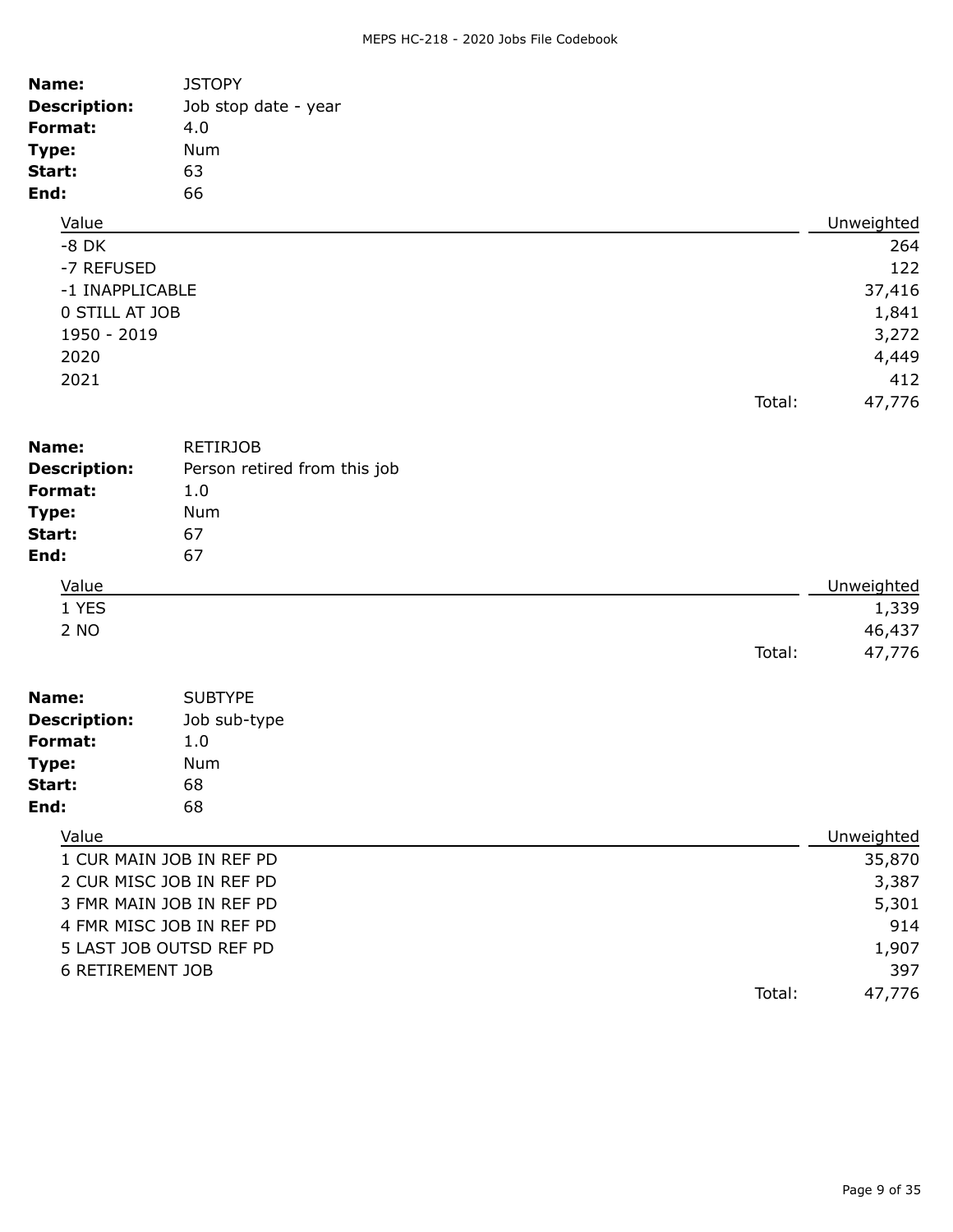| <b>STILLAT</b><br>Name:               |                                       |            |
|---------------------------------------|---------------------------------------|------------|
| <b>Description:</b><br>Format:<br>2.0 | Still works at main job establishment |            |
|                                       |                                       |            |
| Type:<br>Num                          |                                       |            |
| 69<br>Start:<br>70<br>End:            |                                       |            |
| Value                                 |                                       | Unweighted |
| $-8$ DK                               |                                       | 40         |
| -7 REFUSED                            |                                       | 84         |
| -1 INAPPLICABLE                       |                                       | 15,072     |
| 1 YES                                 |                                       |            |
| 2 NO                                  |                                       | 28,259     |
|                                       |                                       | 4,321      |
|                                       | Total:                                | 47,776     |
| Name:<br><b>TYPECHGD</b>              |                                       |            |
| <b>Description:</b>                   | Job sub-type changed between rounds   |            |
| Format:<br>2.0                        |                                       |            |
| Type:<br><b>Num</b>                   |                                       |            |
| Start:<br>71                          |                                       |            |
| End:<br>72                            |                                       |            |
| Value                                 |                                       | Unweighted |
| -1 INAPPLICABLE                       |                                       | 11,693     |
| 1 SUBTYPE CHANGE                      |                                       | 400        |
| 2 NO SUBTYPE CHANGE                   |                                       | 35,683     |
|                                       | Total:                                | 47,776     |
| Name:<br>MAIN_JOB                     |                                       |            |
| <b>Description:</b>                   | Still main job or business            |            |
| <b>Format:</b><br>2.0                 |                                       |            |
| Type:<br><b>Num</b>                   |                                       |            |
| 73<br>Start:                          |                                       |            |
| 74<br>End:                            |                                       |            |

| Value           | Unweighted       |
|-----------------|------------------|
| $-8$ DK         | 8                |
| -7 REFUSED      | $\overline{7}$   |
| -1 INAPPLICABLE | 19,517           |
| 1 YES           | 27,907           |
| 2 NO            | 337              |
|                 | Total:<br>47,776 |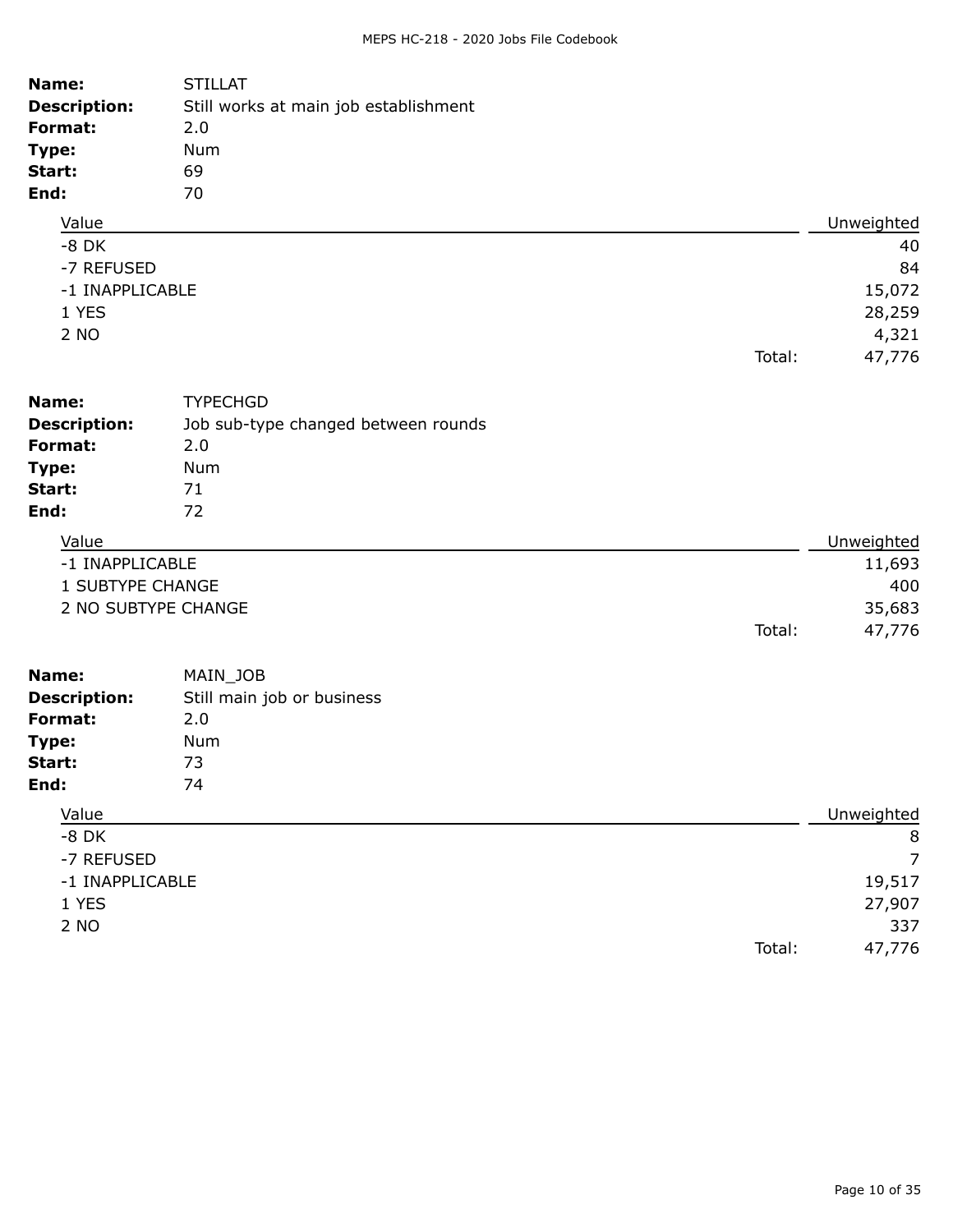| Name:<br><b>Description:</b><br>Format:<br>Type:<br>Start:<br>End:  | <b>DIFFWAGE</b><br>Any change in wage amount<br>2.0<br>Num<br>75<br>76                            |        |                                                       |
|---------------------------------------------------------------------|---------------------------------------------------------------------------------------------------|--------|-------------------------------------------------------|
| Value                                                               |                                                                                                   |        | Unweighted                                            |
| $-8$ DK<br>-7 REFUSED<br>-1 INAPPLICABLE<br>1 YES<br>2 NO           |                                                                                                   | Total: | 730<br>230<br>23,377<br>5,057<br>18,382<br>47,776     |
|                                                                     |                                                                                                   |        |                                                       |
| Name:<br><b>Description:</b><br>Format:<br>Type:<br>Start:<br>End:  | StillWorkFTPT<br>Still works full or part time<br>2.0<br>Num<br>77<br>78                          |        |                                                       |
| Value                                                               |                                                                                                   |        | Unweighted                                            |
| $-8$ DK<br>-7 REFUSED<br>-1 INAPPLICABLE<br>1 YES<br>2 NO           |                                                                                                   | Total: | 239<br>24<br>19,517<br>26,718<br>1,278<br>47,776      |
| Name:<br><b>Description:</b><br>Format:<br>Type:<br>Start:<br>End:  | WhyChngPTToFT<br>Why change part to full time<br>2.0<br>Num<br>79<br>80                           |        |                                                       |
| Value                                                               |                                                                                                   |        | Unweighted                                            |
| $-8$ DK<br>-1 INAPPLICABLE<br>2 CHANGE IN PAY<br>91 OTHER - SPECIFY | 1 CHANGE IN SCHEDULE OR SHIFT<br>3 BENEFITS/HEALTH INSURANCE<br>4 FAMILY, SCHOOL, TEMPORARY LEAVE | Total: | 1<br>47,271<br>240<br>33<br>23<br>24<br>184<br>47,776 |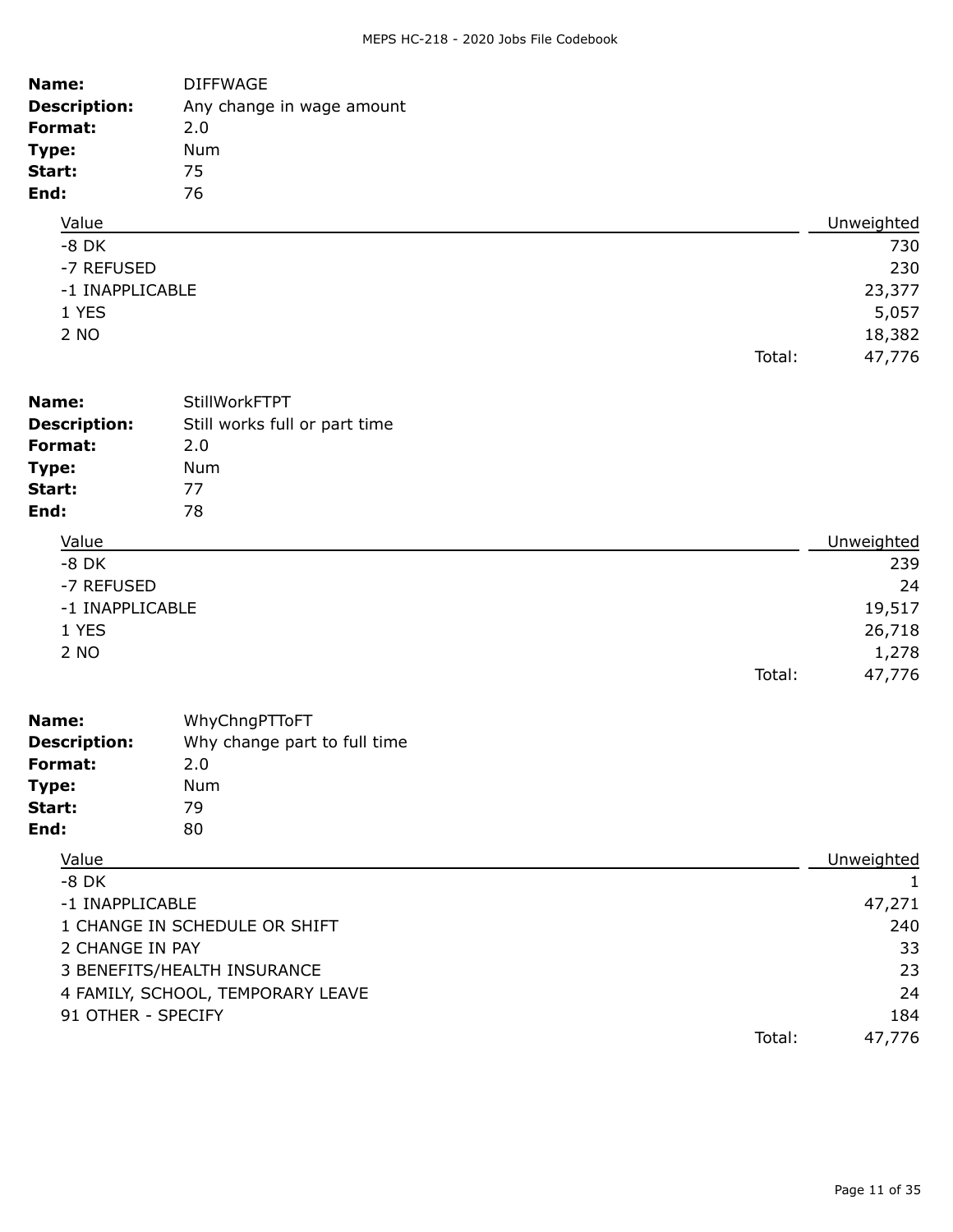| Name:               | WhyChngFTToPT                         |        |                |
|---------------------|---------------------------------------|--------|----------------|
| <b>Description:</b> | Why change full to part time          |        |                |
| Format:             | 2.0                                   |        |                |
| Type:               | Num                                   |        |                |
| Start:              | 81                                    |        |                |
| End:                | 82                                    |        |                |
| Value               |                                       |        | Unweighted     |
| $-8$ DK             |                                       |        | $\mathbf{1}$   |
| -1 INAPPLICABLE     |                                       |        | 47,003         |
|                     | 1 HOURS CUT, BUSINESS SLOW            |        | 297            |
|                     | 2 CHANGE IN SCHEDULE OR SHIFT         |        | 55             |
|                     | 3 ILLNESS, INJURY, HEALTH PROBLEM     |        | 36             |
|                     | 4 FAMILY, SCHOOL, TEMPORARY LEAVE     |        | 68             |
| 91 OTHER - SPECIFY  |                                       |        | 316            |
|                     |                                       | Total: | 47,776         |
|                     |                                       |        |                |
| Name:               | <b>STILLWRK</b>                       |        |                |
| <b>Description:</b> | Still works at misc job establishment |        |                |
| Format:             | 2.0                                   |        |                |
| Type:               | Num                                   |        |                |
| Start:              | 83                                    |        |                |
| End:                | 84                                    |        |                |
| Value               |                                       |        | Unweighted     |
| $-8$ DK             |                                       |        | 3              |
| -7 REFUSED          |                                       |        | 10             |
| -1 INAPPLICABLE     |                                       |        | 44,558         |
| 1 YES               |                                       |        | 2,512          |
| 2 NO                |                                       |        | 693            |
|                     |                                       | Total: | 47,776         |
|                     |                                       |        |                |
| Name:               | <b>OFFTAKEI</b>                       |        |                |
| <b>Description:</b> | Offered insurance and now take        |        |                |
| Format:             | 2.0                                   |        |                |
| Type:               | Num                                   |        |                |
| Start:              | 85                                    |        |                |
| End:                | 86                                    |        |                |
| Value               |                                       |        | Unweighted     |
| $-8$ DK             |                                       |        | 20             |
| -7 REFUSED          |                                       |        | $\overline{2}$ |
|                     |                                       |        |                |

| -1 INAPPLICABLE | 43,551       |
|-----------------|--------------|
| 1 YES           | 796          |
| $\Omega$ NIO    | <b>CON C</b> |

2 NO 3,407 Total: 47,776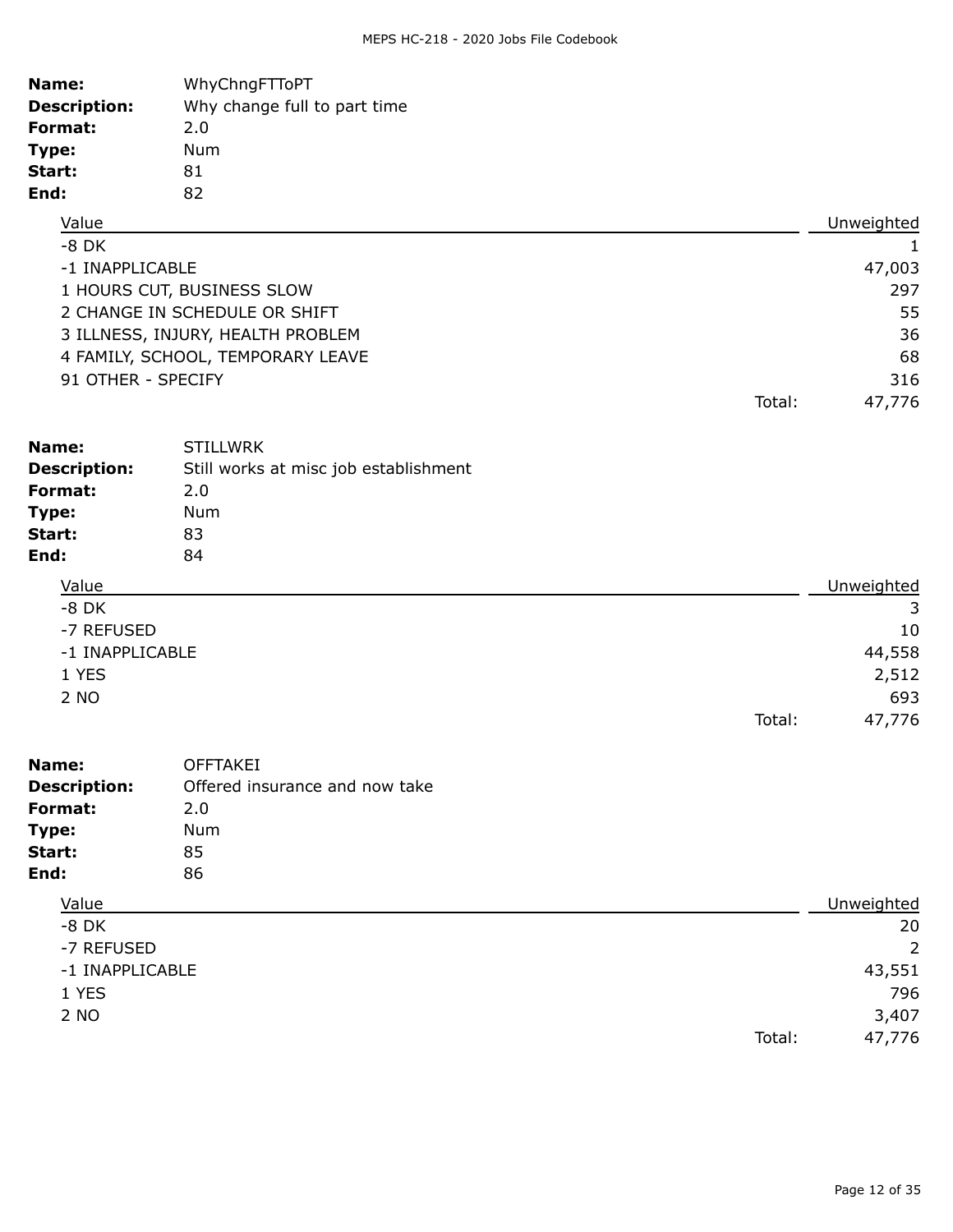| Name:<br><b>Description:</b><br>Format:<br>Type:<br>Start:<br>End: | <b>NOWTAKEI</b><br>Now offered and take insurance<br>2.0<br>Num<br>87<br>88 |        |            |
|--------------------------------------------------------------------|-----------------------------------------------------------------------------|--------|------------|
| Value                                                              |                                                                             |        | Unweighted |
| $-8$ DK                                                            |                                                                             |        | 154        |
| -7 REFUSED                                                         |                                                                             |        | 12         |
| -1 INAPPLICABLE                                                    |                                                                             |        | 31,800     |
| 1 YES                                                              |                                                                             |        | 1,282      |
| 2 NO                                                               |                                                                             |        | 14,528     |
|                                                                    |                                                                             | Total: | 47,776     |
| Name:                                                              | <b>ESTBTHRU</b>                                                             |        |            |
| <b>Description:</b>                                                | Offered insurance, did not take (review)                                    |        |            |
| Format:                                                            | 2.0                                                                         |        |            |
| Type:                                                              | Num                                                                         |        |            |
| Start:                                                             | 89                                                                          |        |            |
| End:                                                               | 90                                                                          |        |            |
| Value                                                              |                                                                             |        | Unweighted |
| $-8$ DK                                                            |                                                                             |        | 290        |
| -7 REFUSED                                                         |                                                                             |        | 3          |
| -1 INAPPLICABLE                                                    |                                                                             |        | 31,997     |
| 1 YES                                                              |                                                                             |        | 3,945      |
| 2 NO                                                               |                                                                             |        | 11,541     |
|                                                                    |                                                                             | Total: | 47,776     |
| Name:                                                              | <b>INSESTB</b>                                                              |        |            |
| <b>Description:</b>                                                | Insurance offered to any employees (review)                                 |        |            |
| Format:                                                            | 2.0                                                                         |        |            |
| Type:                                                              | Num                                                                         |        |            |
| Start:                                                             | 91                                                                          |        |            |
| End:                                                               | 92                                                                          |        |            |
| Value                                                              |                                                                             |        | Unweighted |
| $-8$ DK                                                            |                                                                             |        | 1,026      |
| -7 REFUSED                                                         |                                                                             |        | 3          |
| -1 INAPPLICABLE                                                    |                                                                             |        | 36,235     |
| 1 YES                                                              |                                                                             |        | 2,358      |
| 2 NO                                                               |                                                                             |        | 8,154      |
|                                                                    |                                                                             | Total: | 47,776     |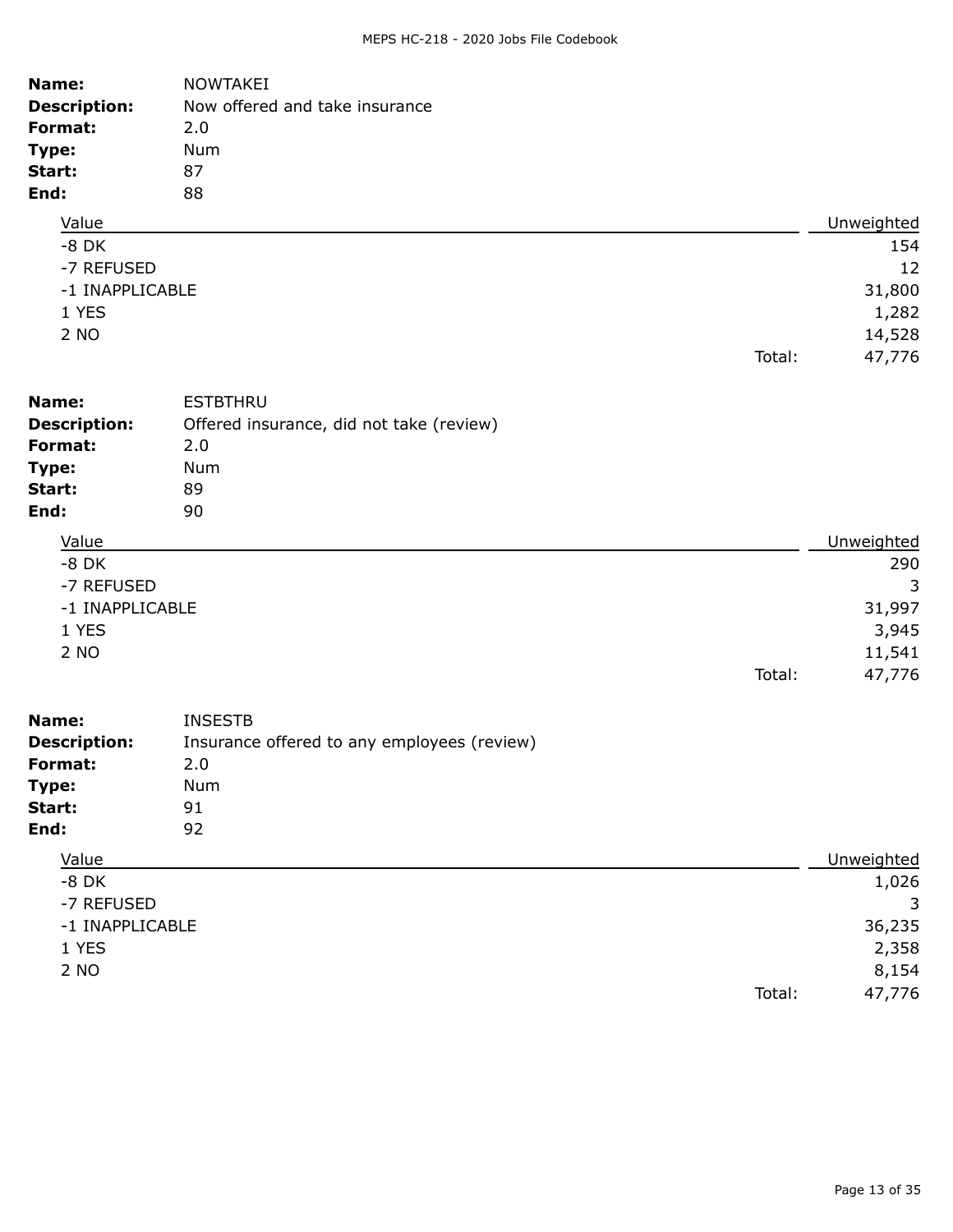| Name:<br><b>Description:</b><br>Format:<br>Type:<br>Start:<br>End: | <b>HIDISAVW</b><br>Capi q where health insur thru emp/union disavowed<br>4.0<br>Char<br>93<br>96 |        |                |
|--------------------------------------------------------------------|--------------------------------------------------------------------------------------------------|--------|----------------|
| Value                                                              |                                                                                                  |        | Unweighted     |
| -1 INAPPLICABLE                                                    |                                                                                                  |        | 47,188         |
| Q# HP70                                                            |                                                                                                  |        | 77             |
| Q# HX14                                                            |                                                                                                  |        | $\overline{2}$ |
| Q# HX15                                                            |                                                                                                  |        | 36             |
| Q# HX20                                                            |                                                                                                  |        | 473            |
|                                                                    |                                                                                                  | Total: | 47,776         |
| Name:<br><b>Description:</b>                                       | RvwTotNumEmp<br>Establishment size at continuing self-employed job                               |        |                |
| Format:                                                            | 5.0                                                                                              |        |                |
| Type:                                                              | <b>Num</b>                                                                                       |        |                |
| Start:                                                             | 97                                                                                               |        |                |
| End:                                                               | 101                                                                                              |        |                |
| Value                                                              |                                                                                                  |        | Unweighted     |
| $-10$ # OF EMP >= 13,000                                           |                                                                                                  |        | $\overline{7}$ |
| $-8$ DK                                                            |                                                                                                  |        | 137            |
| -7 REFUSED                                                         |                                                                                                  |        | 2              |
| -1 INAPPLICABLE                                                    |                                                                                                  |        | 43,014         |
| $1 - 12,000$                                                       |                                                                                                  |        | 4,616          |
|                                                                    |                                                                                                  | Total: | 47,776         |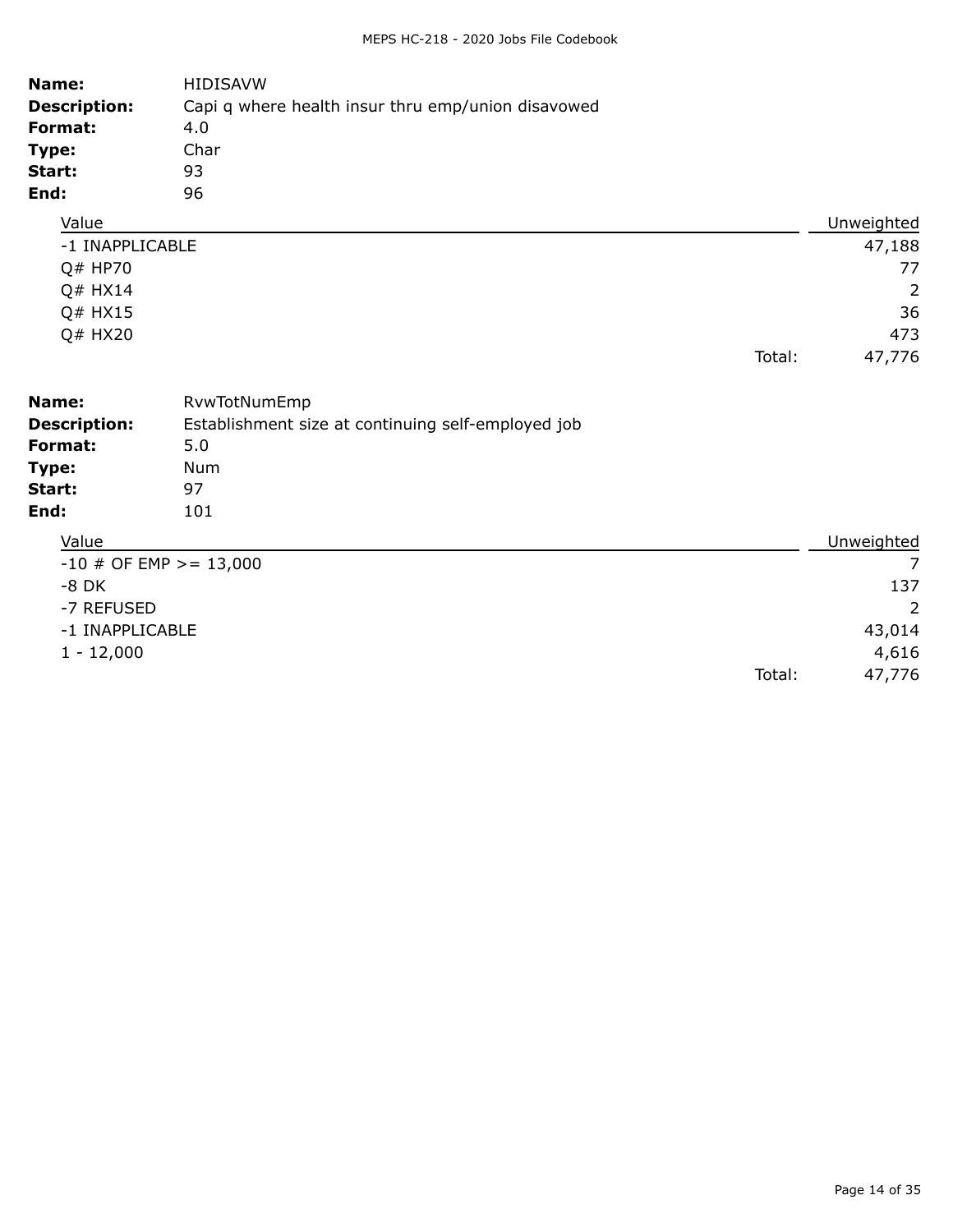| Name:               | WHY LEFT M18                    |
|---------------------|---------------------------------|
| <b>Description:</b> | Reason why no longer at job now |
| Format:             | 2.0                             |
| Type:               | Num                             |
| Start:              | 102                             |
| End:                | 103                             |

| Value                                            |        | Unweighted |
|--------------------------------------------------|--------|------------|
| -8 DK                                            |        | 71         |
| -7 REFUSED                                       |        | 94         |
| -1 INAPPLICABLE                                  |        | 42,625     |
| 1 JOB ENDED, TEMPORARY, SEASONAL, CONTRACT, ETC. |        | 554        |
| 2 BUSINESS CLOSED OR SOLD                        |        | 232        |
| 3 RETIRED                                        |        | 319        |
| 4 ILLNESS, INJURY, ANY HEALTH PROBLEM            |        | 201        |
| 5 TERMINATED, FIRED, DISMISSED                   |        | 170        |
| 6 LAID OFF, LET GO                               |        | 486        |
| 7 QUIT - FAMILY REASON, MATERNITY LEAVE          |        | 163        |
| 8 QUIT - SCHOOL                                  |        | 219        |
| 9 QUIT - JOB RELATED REASON                      |        | 713        |
| 10 QUIT - ANY OTHER REASON                       |        | 627        |
| 91 OTHER - SPECIFY                               |        | 1,302      |
|                                                  | Total: | 47,776     |

| Name:<br><b>Description:</b> | <b>JOBTYPE</b><br>Self-employed or works for someone else |            |
|------------------------------|-----------------------------------------------------------|------------|
| Format:                      | 2.0                                                       |            |
| Type:                        | Num                                                       |            |
| Start:                       | 104                                                       |            |
| End:                         | 105                                                       |            |
| Value                        |                                                           | Unweighted |
| $-8$ DK                      |                                                           | 65         |
| -7 REFUSED                   |                                                           | 56         |
| 1 SELF-EMPLOYED              |                                                           | 6,734      |
| 2 FOR SOMEONE ELSE           |                                                           | 40,921     |
|                              | Total:                                                    | 47,776     |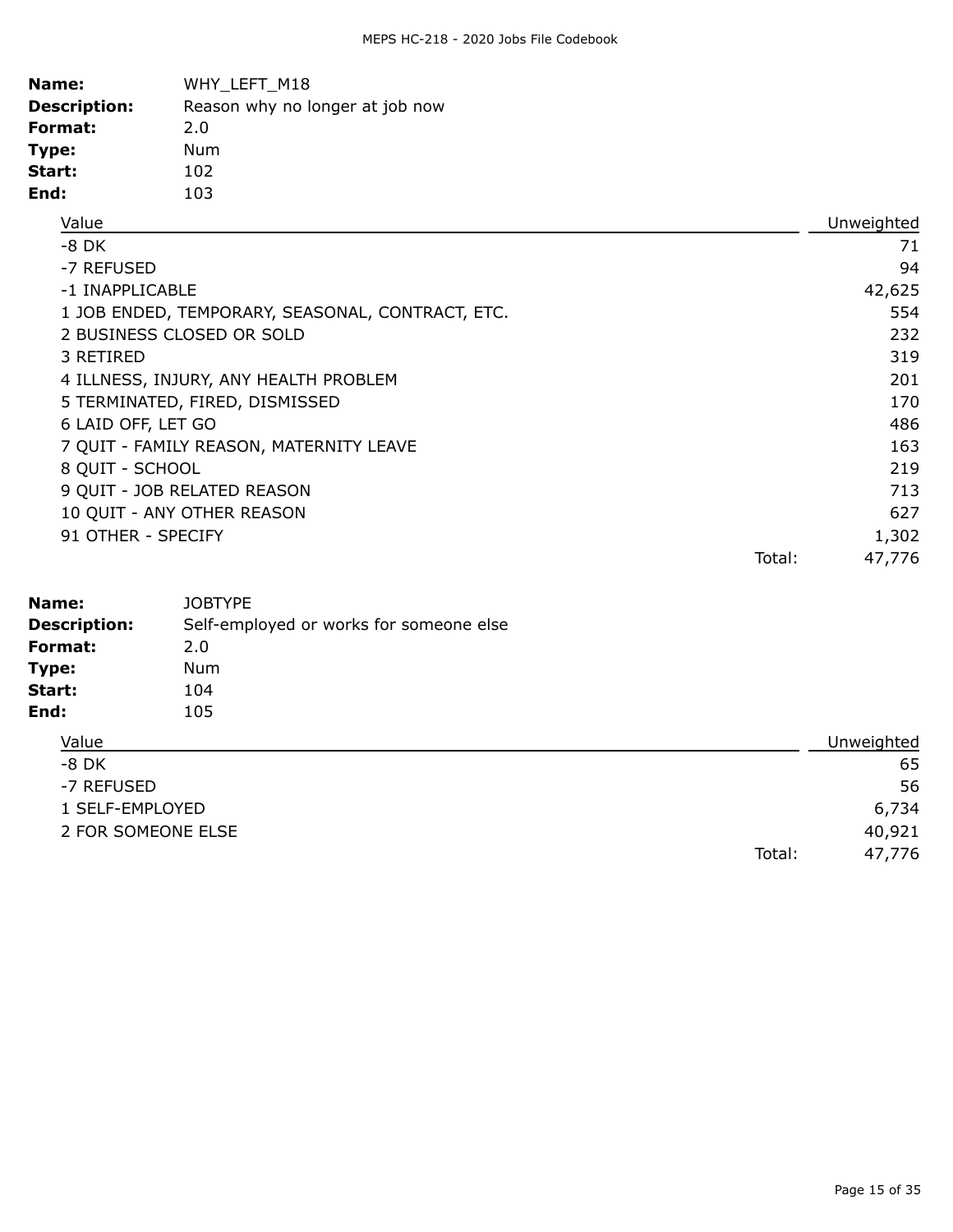| Name:<br><b>Description:</b><br>Format:<br>Type:<br>Start:<br>End: | <b>NUMEMPS</b><br>Establishment size at not self-employed job<br>5.0<br>Num<br>106<br>110 |        |            |
|--------------------------------------------------------------------|-------------------------------------------------------------------------------------------|--------|------------|
| Value                                                              |                                                                                           |        | Unweighted |
| $-10$ # OF EMP >= 13,000                                           |                                                                                           |        | 124        |
| $-8$ DK                                                            |                                                                                           |        | 10,194     |
| -7 REFUSED                                                         |                                                                                           |        | 132        |
| -1 INAPPLICABLE                                                    |                                                                                           |        | 11,547     |
| $\mathbf 0$                                                        |                                                                                           |        | 19         |
| $1 - 9$                                                            |                                                                                           |        | 6,496      |
| $10 - 25$                                                          |                                                                                           |        | 5,967      |
| $26 - 50$                                                          |                                                                                           |        | 3,786      |
| $51 - 100$                                                         |                                                                                           |        | 2,984      |
| $101 - 500$                                                        |                                                                                           |        | 4,150      |
| $501 - 12,000$                                                     |                                                                                           |        | 2,377      |
|                                                                    |                                                                                           | Total: | 47,776     |
| Name:                                                              | ESTMATE1_M19                                                                              |        |            |
| <b>Description:</b>                                                | Categorical approximate establishment size                                                |        |            |
| Format:                                                            | 2.0                                                                                       |        |            |
| Type:                                                              | Num                                                                                       |        |            |
| Start:                                                             | 111                                                                                       |        |            |
| End:                                                               | 112                                                                                       |        |            |
| Value                                                              |                                                                                           |        | Unweighted |
| $-8$ DK                                                            |                                                                                           |        | 890        |
| -7 REFUSED                                                         |                                                                                           |        | 33         |

| -7 REFUSED      | 33     |
|-----------------|--------|
| -1 INAPPLICABLE | 45,354 |
| $22 - 9$        | 131    |
| $310 - 25$      | 245    |
| $426 - 49$      | 201    |
| $550 - 100$     | 268    |
| $6101 - 500$    | 319    |
| 7 501 - 1000    | 134    |
| 8 1001 - 5000   | 118    |
| $95001+$        | 83     |
| Total:          | 47,776 |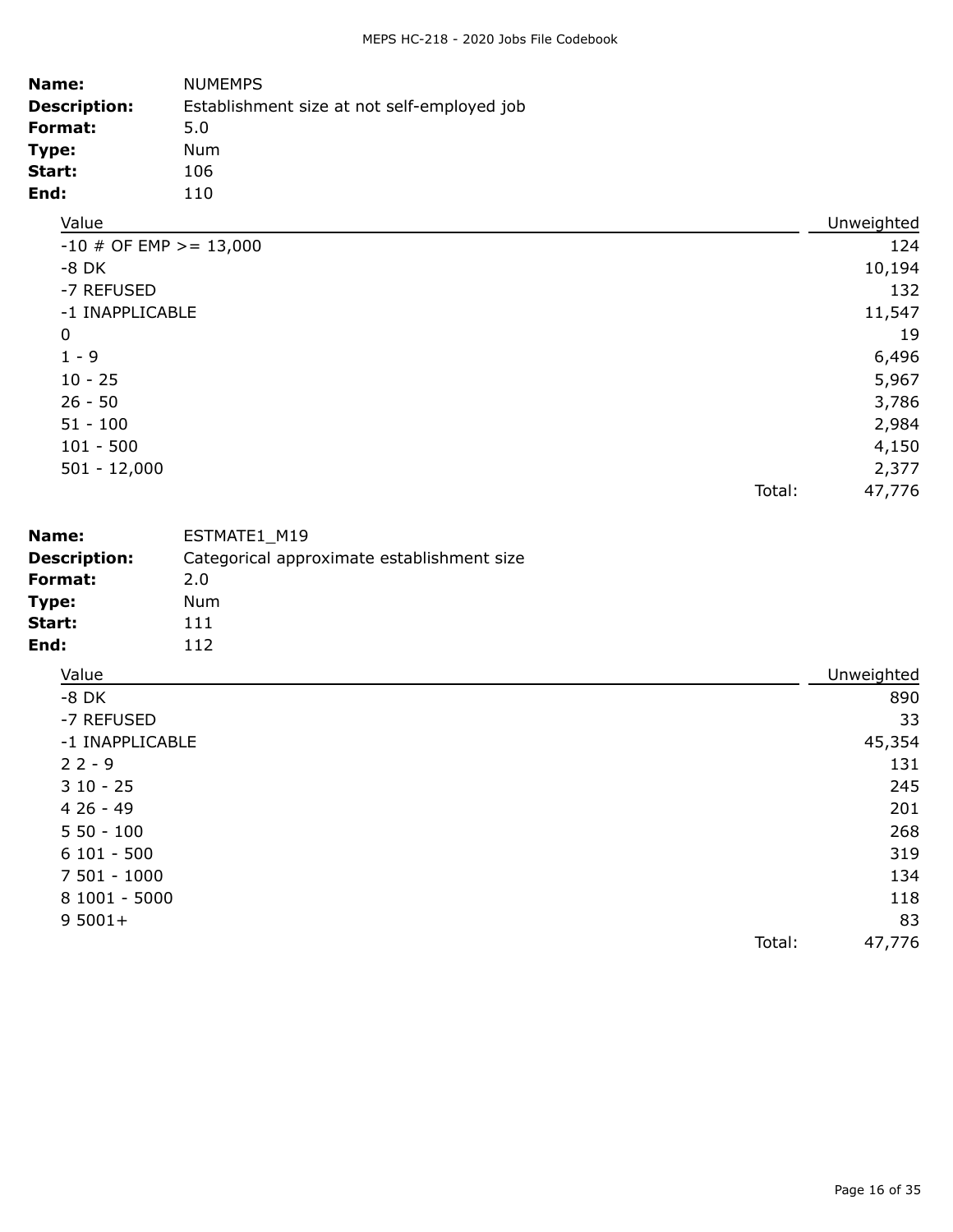| Name:               | <b>MORELOC</b>                      |        |                |
|---------------------|-------------------------------------|--------|----------------|
| <b>Description:</b> | Employer has more than one location |        |                |
| Format:             | 2.0                                 |        |                |
| Type:               | Num                                 |        |                |
| Start:              | 113                                 |        |                |
| End:                | 114                                 |        |                |
| Value               |                                     |        | Unweighted     |
| $-8$ DK             |                                     |        | 1,243          |
| -7 REFUSED          |                                     |        | 60             |
| -1 INAPPLICABLE     |                                     |        | 11,547         |
| 1 YES               |                                     |        | 25,454         |
| 2 NO                |                                     |        | 9,472          |
|                     |                                     | Total: | 47,776         |
| Name:               | <b>BUSINC</b>                       |        |                |
| <b>Description:</b> | <b>Business incorporated</b>        |        |                |
| Format:             | 2.0                                 |        |                |
| Type:               | Num                                 |        |                |
| Start:              | 115                                 |        |                |
| End:                | 116                                 |        |                |
|                     |                                     |        |                |
| Value               |                                     |        | Unweighted     |
| $-8$ DK             |                                     |        | 41             |
| -7 REFUSED          |                                     |        | $\overline{2}$ |
| -1 INAPPLICABLE     |                                     |        | 46,771         |
| 1 YES               |                                     |        | 249            |
| 2 NO                |                                     |        | 713            |
|                     |                                     | Total: | 47,776         |
| Name:               | <b>PROPRIET</b>                     |        |                |
| <b>Description:</b> | Proprietorship or partnership       |        |                |
| Format:             | 2.0                                 |        |                |
| Type:               | Num                                 |        |                |
| Start:              | 117                                 |        |                |
| End:                | 118                                 |        |                |
| Value               |                                     |        | Unweighted     |
| $-8$ DK             |                                     |        | 57             |
| -7 REFUSED          |                                     |        | 5              |
| -1 INAPPLICABLE     |                                     |        | 47,022         |
| 1 YES               |                                     |        | 625            |

2 NO 67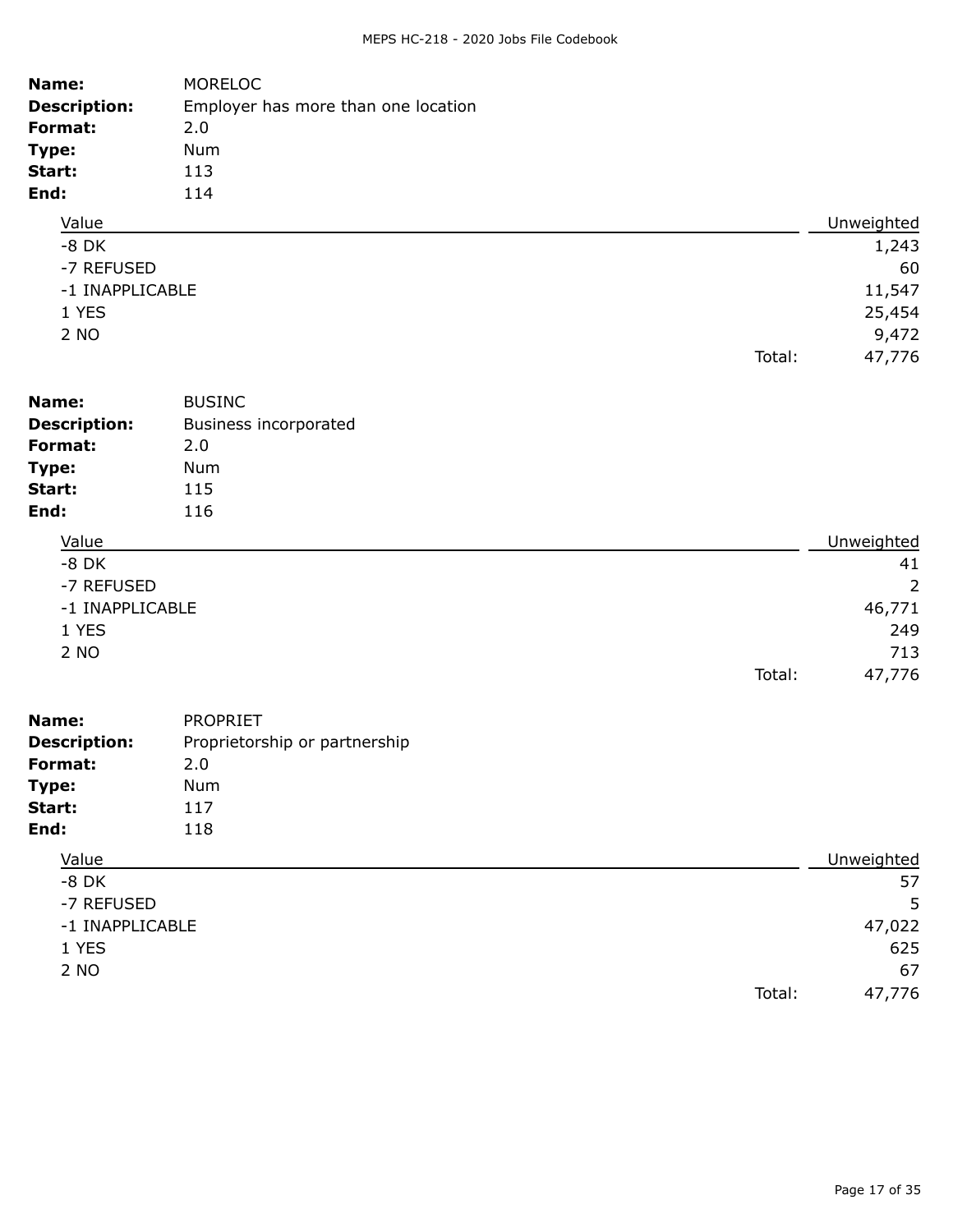| <b>TYPEEMPL</b> |                                                                  |            |
|-----------------|------------------------------------------------------------------|------------|
| Employee type   |                                                                  |            |
| 2.0             |                                                                  |            |
| Num             |                                                                  |            |
| 119             |                                                                  |            |
| 120             |                                                                  |            |
|                 |                                                                  | Unweighted |
|                 |                                                                  | 770        |
|                 |                                                                  | 78         |
|                 |                                                                  | 9,456      |
|                 |                                                                  | 30,638     |
|                 |                                                                  | 1,448      |
|                 |                                                                  | 2,936      |
|                 |                                                                  | 2,322      |
|                 |                                                                  | 100        |
|                 |                                                                  | 28         |
|                 | Total:                                                           | 47,776     |
|                 | -1 INAPPLICABLE<br><b>5 ARMED FORCES</b><br>6 FOREIGN NON US GOV |            |

| Name:               | YLEFT M18                   |
|---------------------|-----------------------------|
| <b>Description:</b> | Reason why no longer at job |
| Format:             | 2.0                         |
| Type:               | Num                         |
| Start:              | 121                         |
| End:                | 122                         |

| Value                                            |        | Unweighted |
|--------------------------------------------------|--------|------------|
| $-8$ DK                                          |        | 10         |
| -7 REFUSED                                       |        | 7          |
| -1 INAPPLICABLE                                  |        | 46,033     |
| 1 JOB ENDED, TEMPORARY, SEASONAL, CONTRACT, ETC. |        | 248        |
| 2 BUSINESS CLOSED OR SOLD                        |        | 67         |
| 3 ILLNESS, INJURY, ANY HEALTH PROBLEM            |        | 327        |
| 4 TERMINATED, FIRED, DISMISSED                   |        | 70         |
| 5 LAID OFF, LET GO                               |        | 135        |
| 6 QUIT - FAMILY REASON, MATERNITY LEAVE          |        | 173        |
| 7 QUIT - SCHOOL                                  |        | 117        |
| 8 QUIT - JOB RELATED REASON                      |        | 123        |
| 9 QUIT - ANY OTHER REASON                        |        | 172        |
| 91 OTHER - SPECIFY                               |        | 294        |
|                                                  | Total: | 47,776     |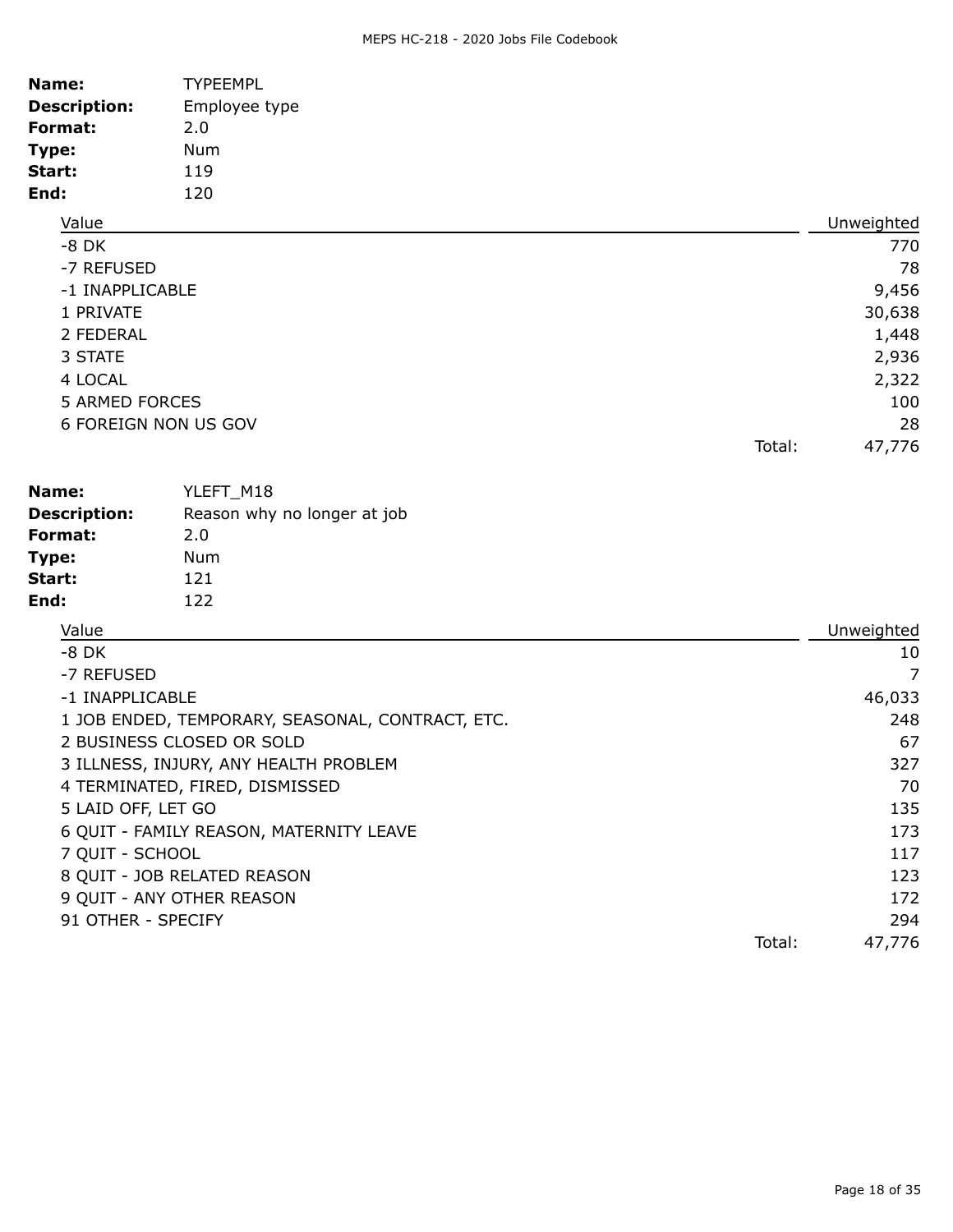| Name:               | YNOBUSN_M18                       |            |
|---------------------|-----------------------------------|------------|
| <b>Description:</b> | Reason why no longer has business |            |
| Format:             | 2.0                               |            |
| Type:               | Num                               |            |
| Start:              | 123                               |            |
| End:                | 124                               |            |
| Value               |                                   | Unweighted |
| -7 REFUSED          |                                   |            |

| T ANLI UJLU               |        |        |
|---------------------------|--------|--------|
| -1 INAPPLICABLE           |        | 47,661 |
| 1 BUSINESS SOLD OR CLOSED |        | 19     |
| 2 RETIRED                 |        | 16     |
| 3 ILLNESS OR INJURY       |        | 19     |
| 91 OTHER                  |        | 60     |
|                           | Total: | 47,776 |

| Name:               | <b>HRSPRWK</b>                  |            |
|---------------------|---------------------------------|------------|
| <b>Description:</b> | Number of hours worked per week |            |
| Format:             | 3.0                             |            |
| Type:               | Num                             |            |
| Start:              | 125                             |            |
| End:                | 127                             |            |
| Value               |                                 | Unweighted |

| value           | Uliweighted |
|-----------------|-------------|
| $-8$ DK         | 1,016       |
| -7 REFUSED      | 131         |
| -1 INAPPLICABLE | 2,507       |
| $1 - 20$        | 8,535       |
| $21 - 30$       | 4,864       |
| $31 - 40$       | 21,067      |
| $41 - 60$       | 8,711       |
| $61 - 80$       | 797         |
| $81 - 120$      | 141         |
| $121 - 168$     | 7           |
| Total:          | 47,776      |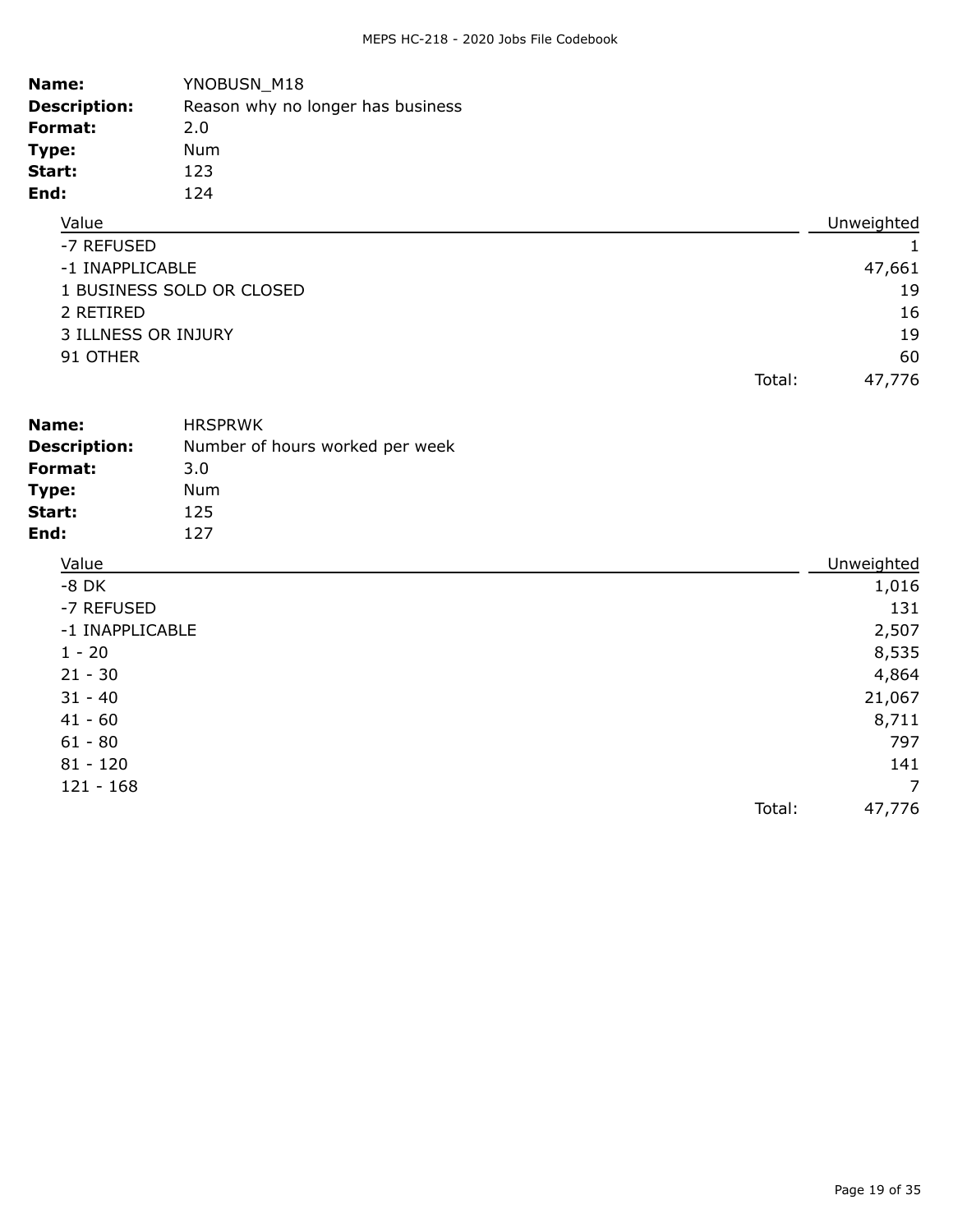| Name:<br><b>Description:</b><br>Format:<br>Type:<br>Start:<br>End: | HRS35WK<br>Works at least 35 hours per week<br>2.0<br>Num<br>128<br>129 |        |            |
|--------------------------------------------------------------------|-------------------------------------------------------------------------|--------|------------|
| Value                                                              |                                                                         |        | Unweighted |
| $-8$ DK                                                            |                                                                         |        | 194        |
| -7 REFUSED                                                         |                                                                         |        | 67         |
| -1 INAPPLICABLE                                                    |                                                                         |        | 46,803     |
| 1 YES                                                              |                                                                         |        | 379        |
| 2 NO                                                               |                                                                         |        | 333        |
|                                                                    |                                                                         | Total: | 47,776     |
| Name:                                                              | <b>TEMPJOB</b>                                                          |        |            |
| <b>Description:</b>                                                | Job at employer is temporary                                            |        |            |
| Format:                                                            | 2.0                                                                     |        |            |
| Type:                                                              | Num                                                                     |        |            |
| Start:                                                             | 130                                                                     |        |            |
| End:                                                               | 131                                                                     |        |            |
| Value                                                              |                                                                         |        | Unweighted |
| $-8$ DK                                                            |                                                                         |        | 126        |
| -7 REFUSED                                                         |                                                                         |        | 21         |
| -1 INAPPLICABLE                                                    |                                                                         |        | 38,195     |
| 1 YES                                                              |                                                                         |        | 1,372      |
| 2 NO                                                               |                                                                         |        | 8,062      |
|                                                                    |                                                                         | Total: | 47,776     |
| Name:                                                              | <b>SESNLJOB</b>                                                         |        |            |
| <b>Description:</b>                                                | Job available certain time of year                                      |        |            |
| Format:                                                            | 2.0                                                                     |        |            |
| Type:                                                              | Num                                                                     |        |            |
| Start:                                                             | 132                                                                     |        |            |
| End:                                                               | 133                                                                     |        |            |
| Value                                                              |                                                                         |        | Unweighted |
| $-8$ DK                                                            |                                                                         |        | 117        |
| -7 REFUSED                                                         |                                                                         |        | 22         |
|                                                                    | -1 INAPPLICABLE                                                         |        | 38,195     |
| 1 YEAR ROUND                                                       |                                                                         |        | 8,524      |
| 2 NOT YEAR ROUND                                                   |                                                                         |        | 918        |
|                                                                    |                                                                         | Total: | 47,776     |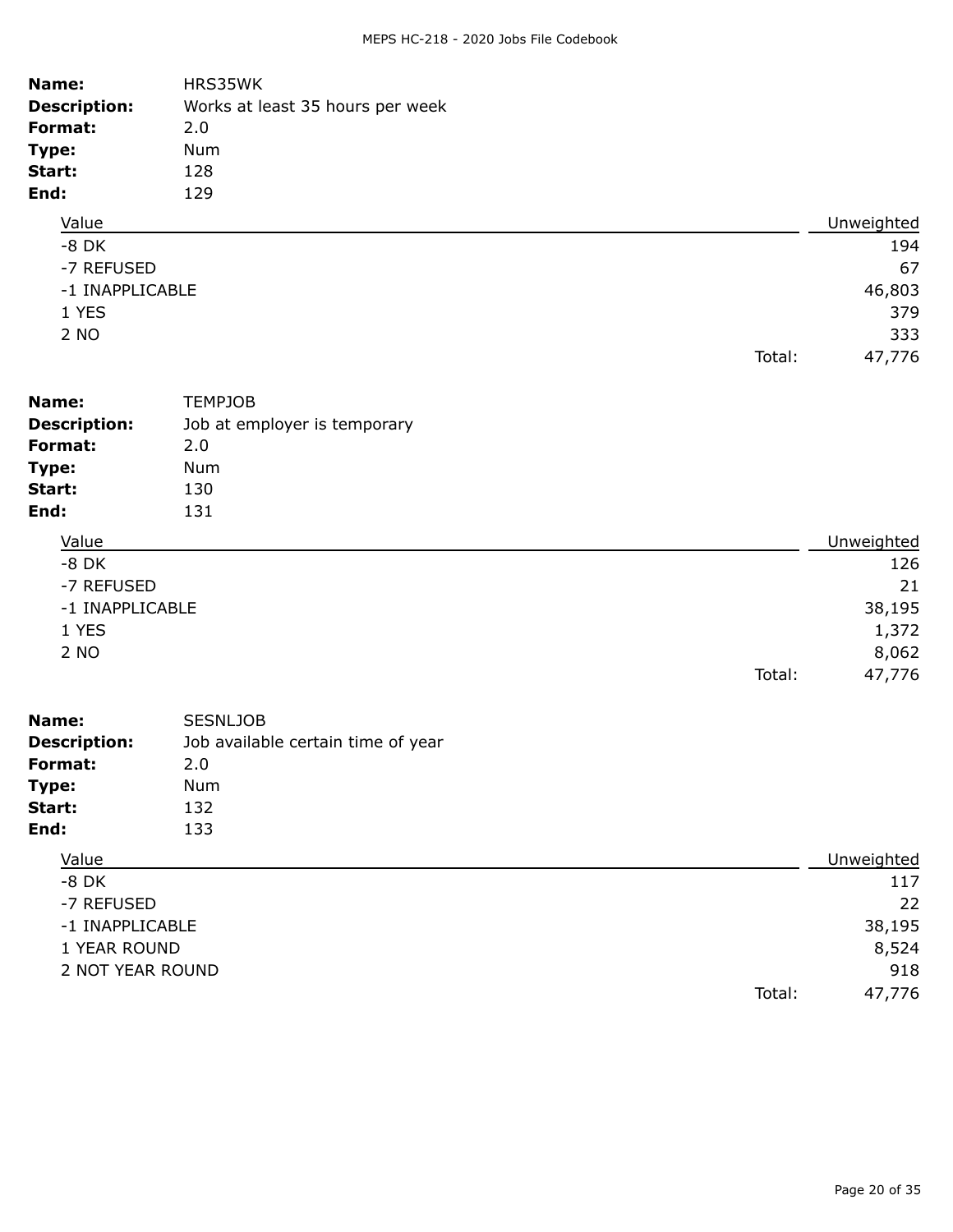| Name:<br><b>Description:</b><br>Format:<br>Type:<br>Start:<br>End: | <b>SICKPAY</b><br>Has paid sick leave thru job<br>2.0<br>Num<br>134<br>135      |                                                            |
|--------------------------------------------------------------------|---------------------------------------------------------------------------------|------------------------------------------------------------|
| Value                                                              |                                                                                 | Unweighted                                                 |
| $-8$ DK<br>-7 REFUSED<br>-1 INAPPLICABLE<br>1 YES<br>2 NO          | Total:                                                                          | 352<br>13<br>40,139<br>3,971<br>3,301<br>47,776            |
| Name:                                                              | <b>PAYDRVST</b>                                                                 |                                                            |
| <b>Description:</b><br>Format:                                     | Has paid sick leave for doc visit thru job<br>2.0                               |                                                            |
| Type:                                                              | Num                                                                             |                                                            |
| Start:<br>End:                                                     | 136<br>137                                                                      |                                                            |
|                                                                    |                                                                                 |                                                            |
| Value<br>$-8$ DK<br>-7 REFUSED<br>-1 INAPPLICABLE<br>1 YES<br>2 NO | Total:                                                                          | Unweighted<br>129<br>1<br>43,805<br>3,512<br>329<br>47,776 |
|                                                                    |                                                                                 |                                                            |
| Name:<br><b>Description:</b><br>Format:<br>Type:<br>Start:<br>End: | <b>PAYVACTN</b><br>Has paid vacation leave thru job<br>2.0<br>Num<br>138<br>139 |                                                            |
| Value                                                              |                                                                                 | Unweighted                                                 |
| $-8$ DK<br>-7 REFUSED<br>-1 INAPPLICABLE<br>1 YES<br>2 NO          | Total:                                                                          | 346<br>14<br>40,139<br>3,899<br>3,378<br>47,776            |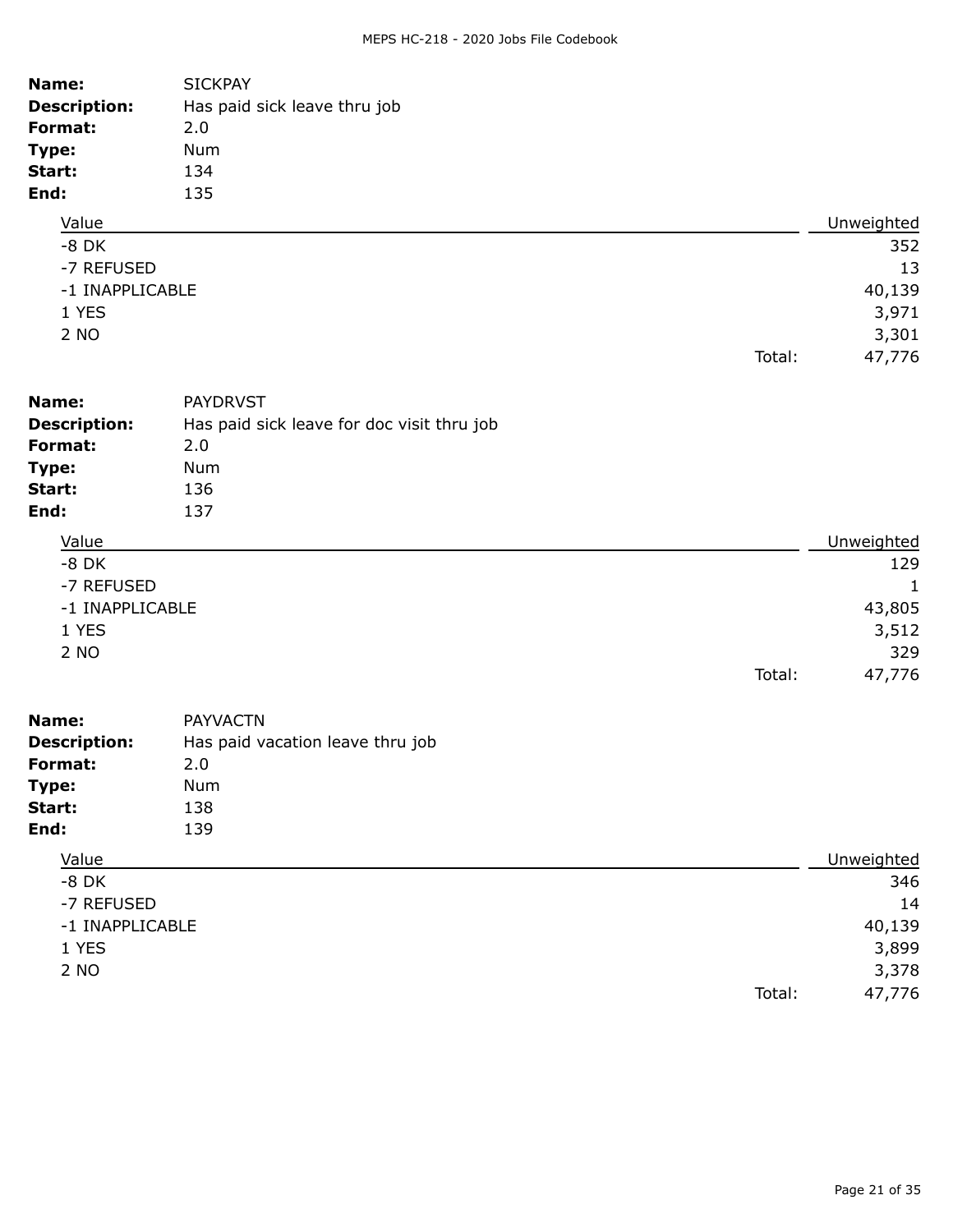| Name:               | <b>RETIRPLN</b>                      |        |            |
|---------------------|--------------------------------------|--------|------------|
| <b>Description:</b> | Has pension/retirement plan thru job |        |            |
| Format:             | 2.0                                  |        |            |
| Type:               | <b>Num</b>                           |        |            |
| Start:              | 140                                  |        |            |
| End:                | 141                                  |        |            |
| Value               |                                      |        | Unweighted |
| $-8$ DK             |                                      |        | 412        |
| -7 REFUSED          |                                      |        | 21         |
| -1 INAPPLICABLE     |                                      |        | 40,139     |
| 1 YES               |                                      |        | 2,937      |
| 2 NO                |                                      |        | 4,267      |
|                     |                                      | Total: | 47,776     |

| Name:               | <b>WKLYAMT</b>                        |            |
|---------------------|---------------------------------------|------------|
| <b>Description:</b> | Usual weekly gross income at misc job |            |
| Format:             | 7.2                                   |            |
| Type:               | <b>Num</b>                            |            |
| Start:              | 142                                   |            |
| End:                | 148                                   |            |
| Value               |                                       | Unweighted |
| -10 TOP CODED       |                                       | 36         |
| O <sub>N</sub>      |                                       | ∩∩⊆        |

| -8 DK               |        | 206    |
|---------------------|--------|--------|
| -7 REFUSED          |        | 38     |
| -1 INAPPLICABLE     |        | 46,837 |
| 0                   |        | 37     |
| $$1.00 - $3,000.00$ |        | 622    |
|                     | Total: | 47,776 |
|                     |        |        |

| Name:               | <b>EMPLINS</b>                             |            |
|---------------------|--------------------------------------------|------------|
| <b>Description:</b> | Has health insurance thru current main job |            |
| Format:             | 2.0                                        |            |
| Type:               | Num                                        |            |
| Start:              | 149                                        |            |
| End:                | 150                                        |            |
| Value               |                                            | Unweighted |
| $-8$ DK             |                                            | 468        |
| -7 REFUSED          |                                            | 65         |
| -1 INAPPLICABLE     |                                            | 7,151      |

1 YES 17,030

2 NO 23,062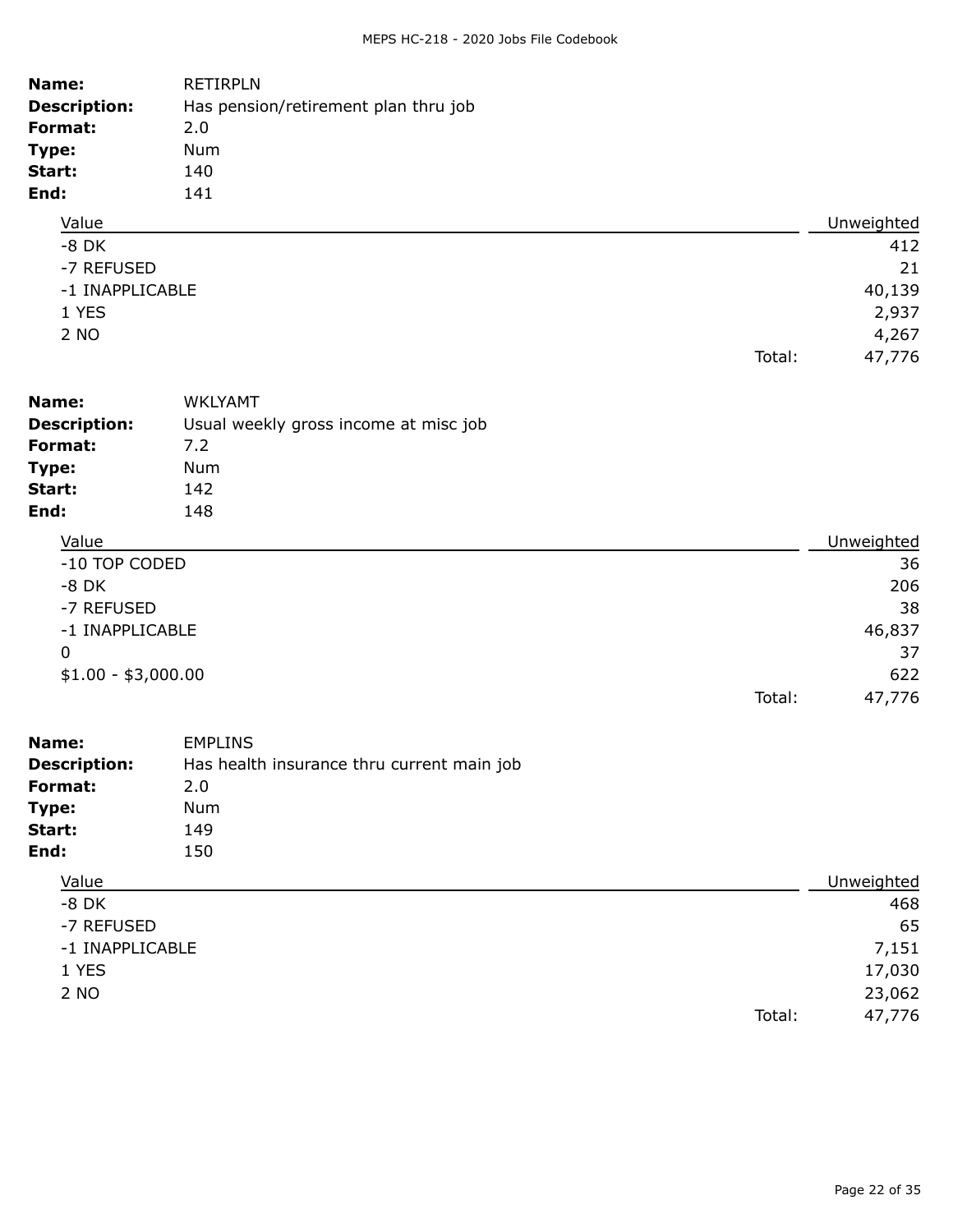| Name:<br><b>Description:</b><br>Format:<br>Type:<br>Start:<br>End:          | <b>JOBHASHI</b><br>Has health insurance thru job<br>2.0<br>Num<br>151<br>152           |        |                                                 |
|-----------------------------------------------------------------------------|----------------------------------------------------------------------------------------|--------|-------------------------------------------------|
| Value                                                                       |                                                                                        |        | Unweighted                                      |
| $-8$ DK<br>-7 REFUSED<br>-1 INAPPLICABLE<br>1 YES<br>2 NO                   |                                                                                        |        | 66<br>16<br>40,098<br>675<br>6,921              |
|                                                                             |                                                                                        | Total: | 47,776                                          |
| Name:<br><b>Description:</b><br>Format:<br>Type:<br>Start:<br>End:          | <b>OFFRDINS</b><br>Offered insurance but chose not to take<br>2.0<br>Num<br>153<br>154 |        |                                                 |
| Value                                                                       |                                                                                        |        | Unweighted                                      |
| $-8$ DK<br>-7 REFUSED<br>-1 INAPPLICABLE<br>1 YES<br>2 NO                   |                                                                                        | Total: | 784<br>8<br>18,332<br>5,843<br>22,809<br>47,776 |
| Name:                                                                       | <b>DIFFPLNS</b>                                                                        |        |                                                 |
| <b>Description:</b><br>Format:<br>Type:<br>Start:<br>End:                   | Choice of different health insurance plans<br>2.0<br>Num<br>155<br>156                 |        |                                                 |
| Value                                                                       |                                                                                        |        | Unweighted                                      |
| $-8$ DK<br>-7 REFUSED<br>-1 INAPPLICABLE<br>1 YES, GT ONE<br>2 NO, ONLY ONE |                                                                                        | Total: | 450<br>3<br>43,331<br>2,515<br>1,477<br>47,776  |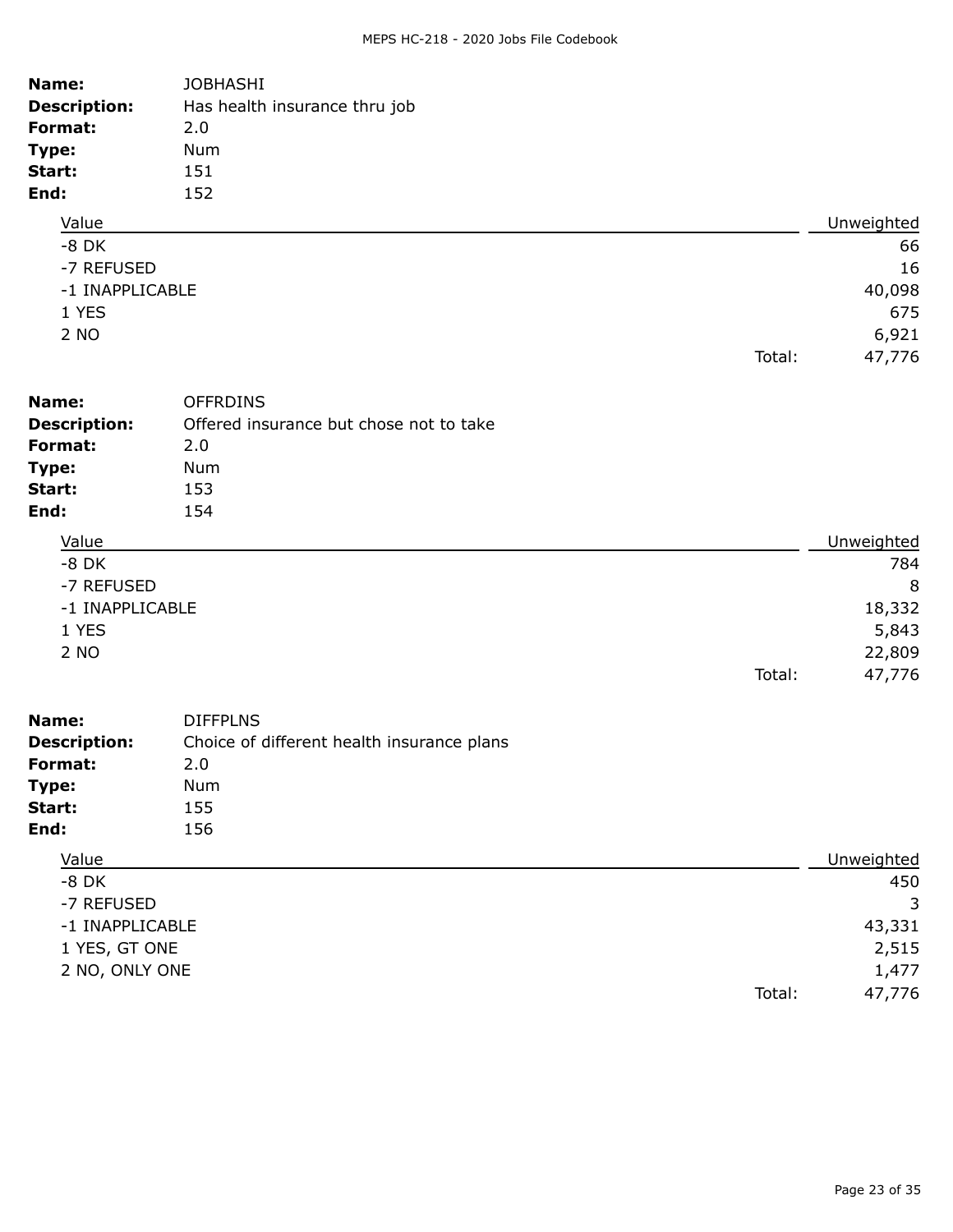| Name:               | <b>ANYINS</b>                             |        |            |
|---------------------|-------------------------------------------|--------|------------|
| <b>Description:</b> | Health insurance offered to any employees |        |            |
| Format:             | 2.0                                       |        |            |
| Type:               | <b>Num</b>                                |        |            |
| Start:              | 157                                       |        |            |
| End:                | 158                                       |        |            |
| Value               |                                           |        | Unweighted |
| $-8$ DK             |                                           |        | 1,044      |
| -7 REFUSED          |                                           |        | 3          |
| -1 INAPPLICABLE     |                                           |        | 40,566     |
| 1 YES               |                                           |        | 2,233      |
| 2 NO                |                                           |        | 3,930      |
|                     |                                           | Total: | 47,776     |
|                     |                                           |        |            |

| Name:                        | <b>INUNION</b>                                               |            |
|------------------------------|--------------------------------------------------------------|------------|
| <b>Description:</b>          | Belongs to labor union                                       |            |
| Format:                      | 2.0                                                          |            |
| Type:                        | <b>Num</b>                                                   |            |
| Start:                       | 159                                                          |            |
| End:                         | 160                                                          |            |
| Value                        |                                                              | Unweighted |
| $-8$ DK                      |                                                              | 310        |
| -7 REFUSED                   |                                                              | 29         |
| -1 INAPPLICABLE              |                                                              | 35,931     |
| 1 YES                        |                                                              | 898        |
| 2 NO                         |                                                              | 10,608     |
|                              | Total:                                                       | 47,776     |
| Name:<br><b>Description:</b> | <b>PROVDINS</b><br>Employer, union, both provides health ins |            |

| Description:    | Employer, union, both provides health ins |        |            |
|-----------------|-------------------------------------------|--------|------------|
| Format:         | 2.0                                       |        |            |
| Type:           | Num                                       |        |            |
| Start:          | 161                                       |        |            |
| End:            | 162                                       |        |            |
| Value           |                                           |        | Unweighted |
| $-8$ DK         |                                           |        | 117        |
| -1 INAPPLICABLE |                                           |        | 44,998     |
| 1 EMPLOYER      |                                           |        | 2,185      |
| 2 UNION         |                                           |        | 423        |
| 3 BOTH          |                                           |        | 53         |
|                 |                                           | Total: | 47,776     |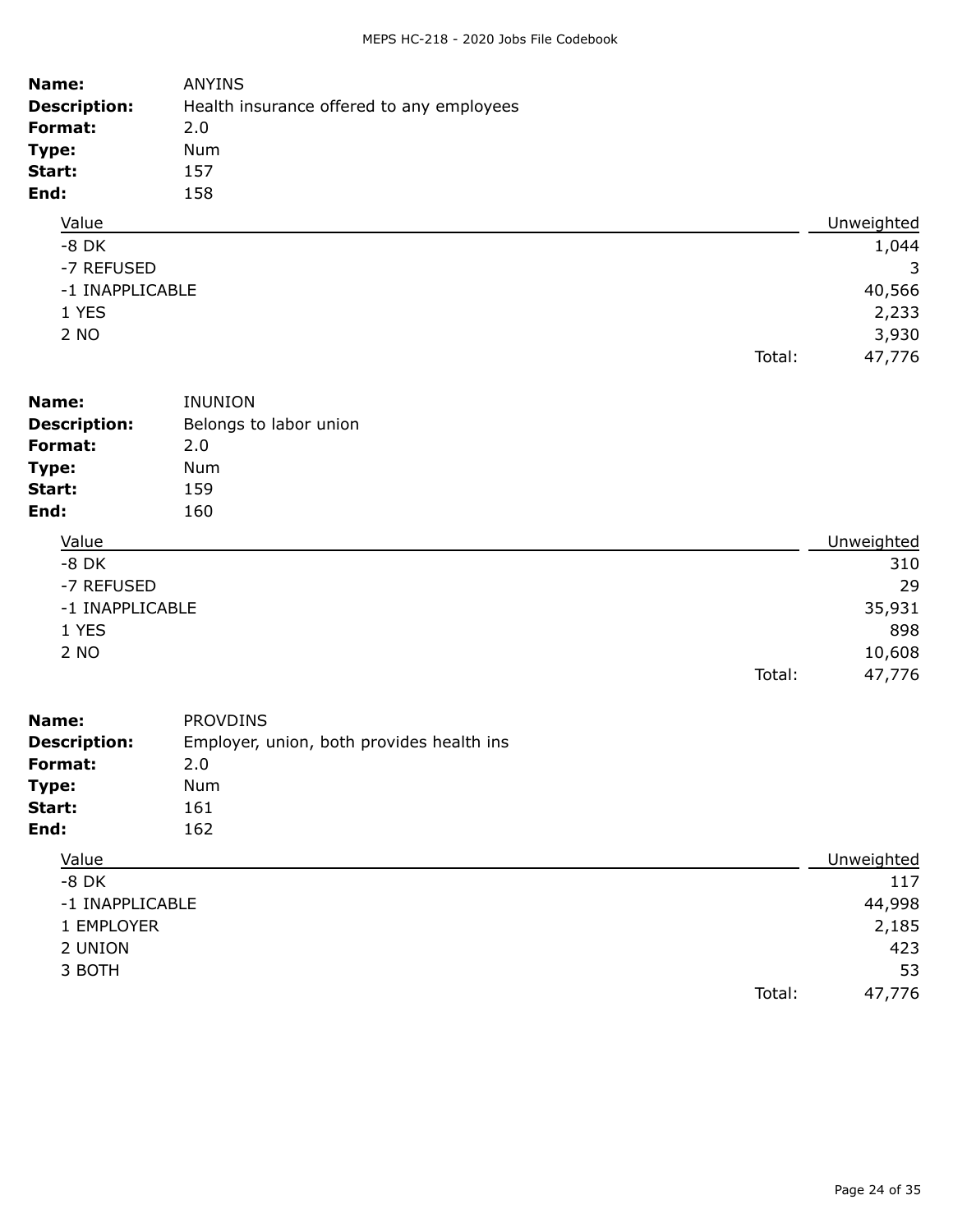| Name:<br><b>Description:</b><br>Format:<br>Type:<br>Start:<br>End:                    | HHMEMBER_M18<br>Any other hh member wrk at this business<br>2.0<br>Num<br>163<br>164 |        |                                             |
|---------------------------------------------------------------------------------------|--------------------------------------------------------------------------------------|--------|---------------------------------------------|
| Value                                                                                 |                                                                                      |        | Unweighted                                  |
| $-8$ DK<br>-7 REFUSED<br>-1 INAPPLICABLE<br>1 YES<br>2 NO                             |                                                                                      | Total: | 2<br>4<br>46,827<br>131<br>812<br>47,776    |
| Name:                                                                                 | TOTLEMP_M18                                                                          |        |                                             |
| <b>Description:</b>                                                                   | Current establishment size at self-employed job                                      |        |                                             |
| Format:                                                                               | 5.0                                                                                  |        |                                             |
| Type:                                                                                 | Num                                                                                  |        |                                             |
| Start:                                                                                | 165                                                                                  |        |                                             |
| End:                                                                                  | 169                                                                                  |        |                                             |
| Value                                                                                 |                                                                                      |        | Unweighted                                  |
| $-10$ # OF EMP > = 13,000<br>$-8$ DK<br>-7 REFUSED<br>-1 INAPPLICABLE<br>$1 - 12,000$ |                                                                                      | Total: | 9<br>251<br>12<br>41,209<br>6,295<br>47,776 |
|                                                                                       |                                                                                      |        |                                             |
| Name:<br><b>Description:</b><br>Format:<br>Type:<br>Start:<br>End:                    | TotNumEmp<br>Establishment size at new self-employed job<br>4.0<br>Num<br>170<br>173 |        |                                             |
| Value                                                                                 |                                                                                      |        | Unweighted                                  |
| $-10$ # OF EMP >= 13,000<br>$-8$ DK<br>-7 REFUSED<br>-1 INAPPLICABLE<br>$1 - 2,000$   |                                                                                      |        | 2<br>81<br>8<br>46,504<br>1,181             |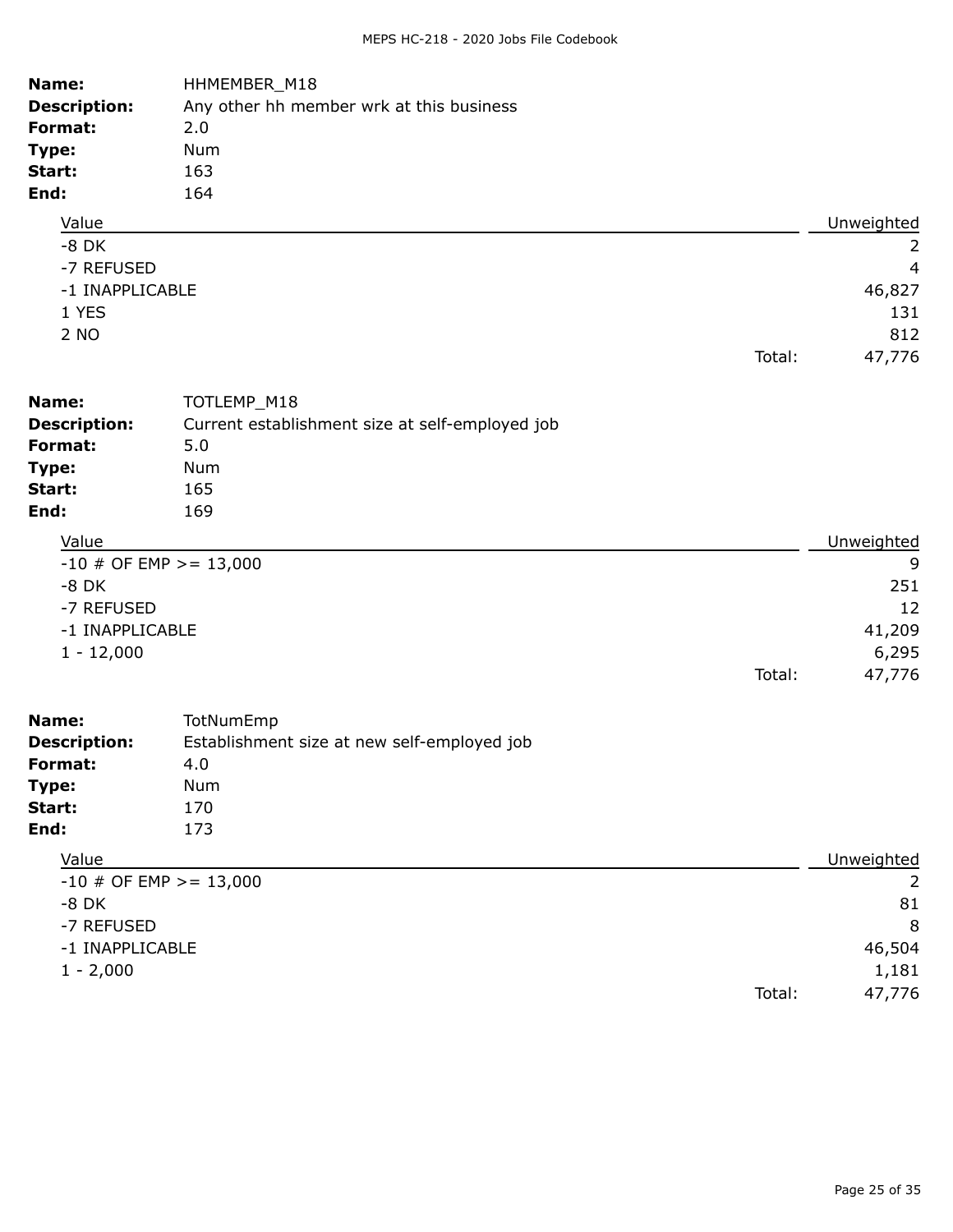| Name:               | SALARIED                                      |            |
|---------------------|-----------------------------------------------|------------|
| <b>Description:</b> | Person salaried, paid by hour, some other way |            |
| Format:             | 2.0                                           |            |
| Type:               | Num                                           |            |
| Start:              | 174                                           |            |
| End:                | 175                                           |            |
| Value               |                                               | Unweighted |
| $-8$ DK             |                                               | 380        |
| -7 REFUSED          |                                               | 222        |
| -1 INAPPLICABLE     |                                               | 15,763     |
| 1 SAI ARTED         |                                               | 10 395     |

| SALARIED       | 10,395 |
|----------------|--------|
| 2 PAID BY HOUR | 19,671 |

| 3 OTHER | 1,345 |
|---------|-------|
|---------|-------|

| Name:               | <b>HOWPAID</b>     |                    |
|---------------------|--------------------|--------------------|
| <b>Description:</b> | How is person paid |                    |
| Format:             | 2.0                |                    |
| Type:               | Num                |                    |
| Start:              | 176                |                    |
| End:                | 177                |                    |
| ۱/۵۱۱۵              |                    | <b>Llnwaighted</b> |

| Value           |        | Unweighted |
|-----------------|--------|------------|
| $-8$ DK         |        | 7          |
| -7 REFUSED      |        | 3          |
| -1 INAPPLICABLE |        | 46,431     |
| 1 BY THE DAY    |        | 241        |
| 2 PIECEWORK     |        | 139        |
| 3 COMMISSION    |        | 341        |
| 4 BONUS         |        | 3          |
| 5 BY JOB/MILE   |        | 232        |
| 91 OTHER        |        | 379        |
|                 | Total: | 47,776     |

| Name:               | <b>DAYWAGE</b>           |        |            |
|---------------------|--------------------------|--------|------------|
| <b>Description:</b> | Person's daily wage rate |        |            |
| Format:             | 7.2                      |        |            |
| Type:               | <b>Num</b>               |        |            |
| Start:              | 178                      |        |            |
| End:                | 184                      |        |            |
| Value               |                          |        | Unweighted |
| -10 TOP CODED       |                          |        | 2          |
| $-8$ DK             |                          |        | 30         |
| -7 REFUSED          |                          |        | 8          |
| -1 INAPPLICABLE     |                          |        | 47,535     |
| $$8.00 - $1,000.00$ |                          |        | 201        |
|                     |                          | Total: | 47,776     |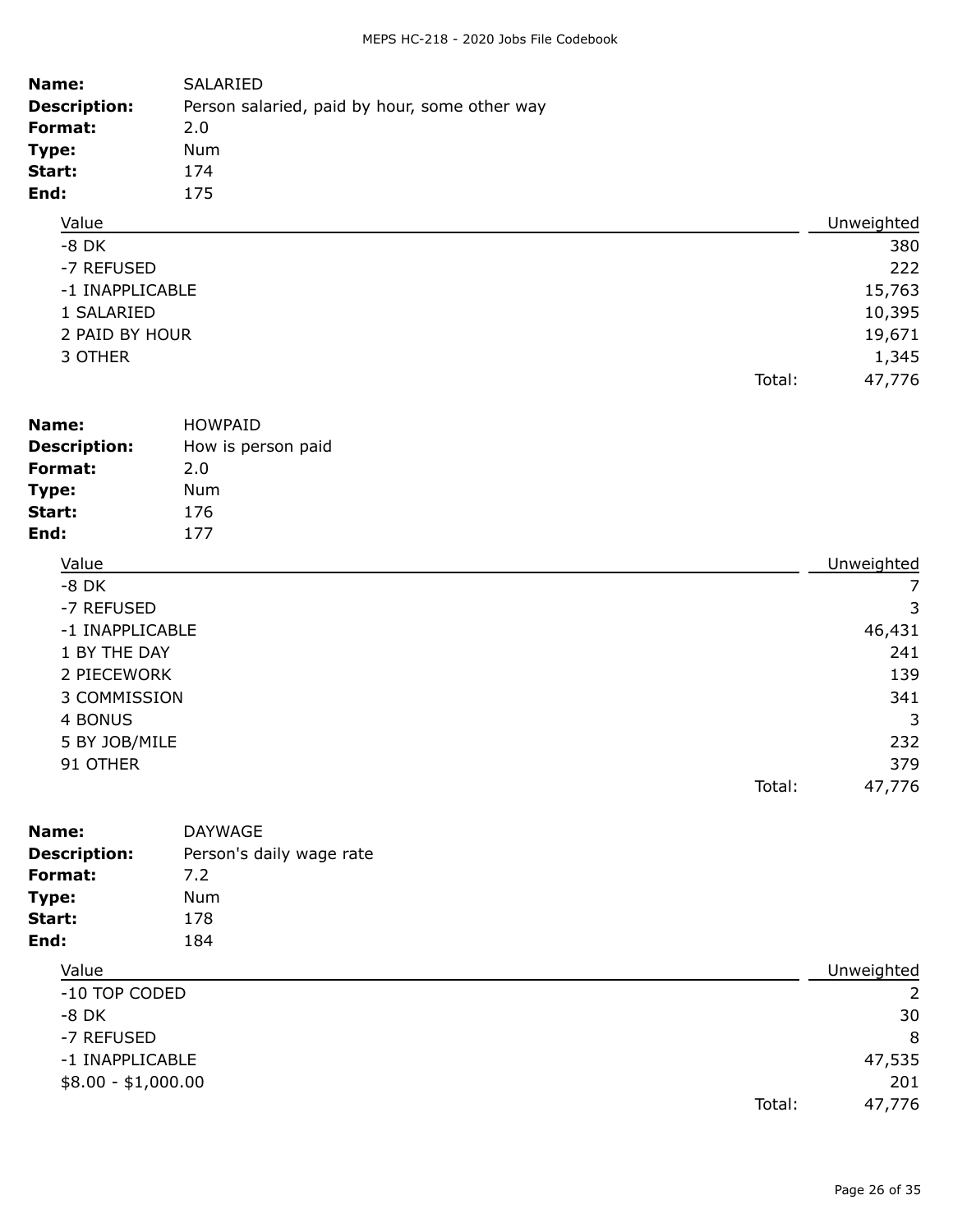| Name:               | <b>HRSPRDY</b>                           |            |
|---------------------|------------------------------------------|------------|
| <b>Description:</b> | Number of hours person worked in one day |            |
| Format:             | 2.0                                      |            |
| Type:               | <b>Num</b>                               |            |
| Start:              | 185                                      |            |
| End:                | 186                                      |            |
| Value               |                                          | Unweighted |
| $-8$ DK             |                                          | -6         |
| -1 INAPPLICABLE     |                                          | 47,573     |
| $2 - 4$             |                                          | 8          |
| $5 - 8$             |                                          | 158        |
| $9 - 15$            |                                          | 31         |
|                     | Total:                                   | 47,776     |
|                     |                                          |            |

| Name:               | <b>MAKEAMT</b>                  |            |
|---------------------|---------------------------------|------------|
| <b>Description:</b> | How much money does person make |            |
| Format:             | 9.2                             |            |
| Type:               | Num                             |            |
| Start:              | 187                             |            |
| End:                | 195                             |            |
| Value               |                                 | Unweighted |
| -10 TOP CODED       |                                 | 6          |
| $-8$ DK             |                                 | 114        |
| -7 REFUSED          |                                 | 17         |
| -1 INAPPLICABLE     |                                 | 47,026     |

|                       |        | 13     |
|-----------------------|--------|--------|
| \$0.15 - \$200,000.00 |        | 600    |
|                       | Total: | 47,776 |

| Name:               | PERUNIT M18                     |
|---------------------|---------------------------------|
| <b>Description:</b> | Period for which person is paid |
| Format:             | 2.0                             |
| Type:               | Num                             |
| Start:              | 196                             |
| End:                | 197                             |

## Value **Value** Unweighted

| $-8$ DK         |                |
|-----------------|----------------|
| -7 REFUSED      | $\overline{2}$ |
| -1 INAPPLICABLE | 47,157         |
| 1 PER DAY       | 39             |
| 2 PER WEEK      | 255            |
| 3 PER MONTH     | 126            |
| 4 PER YEAR      | 50             |
| 91 OTHER        | 146            |
| Total:          | 47,776         |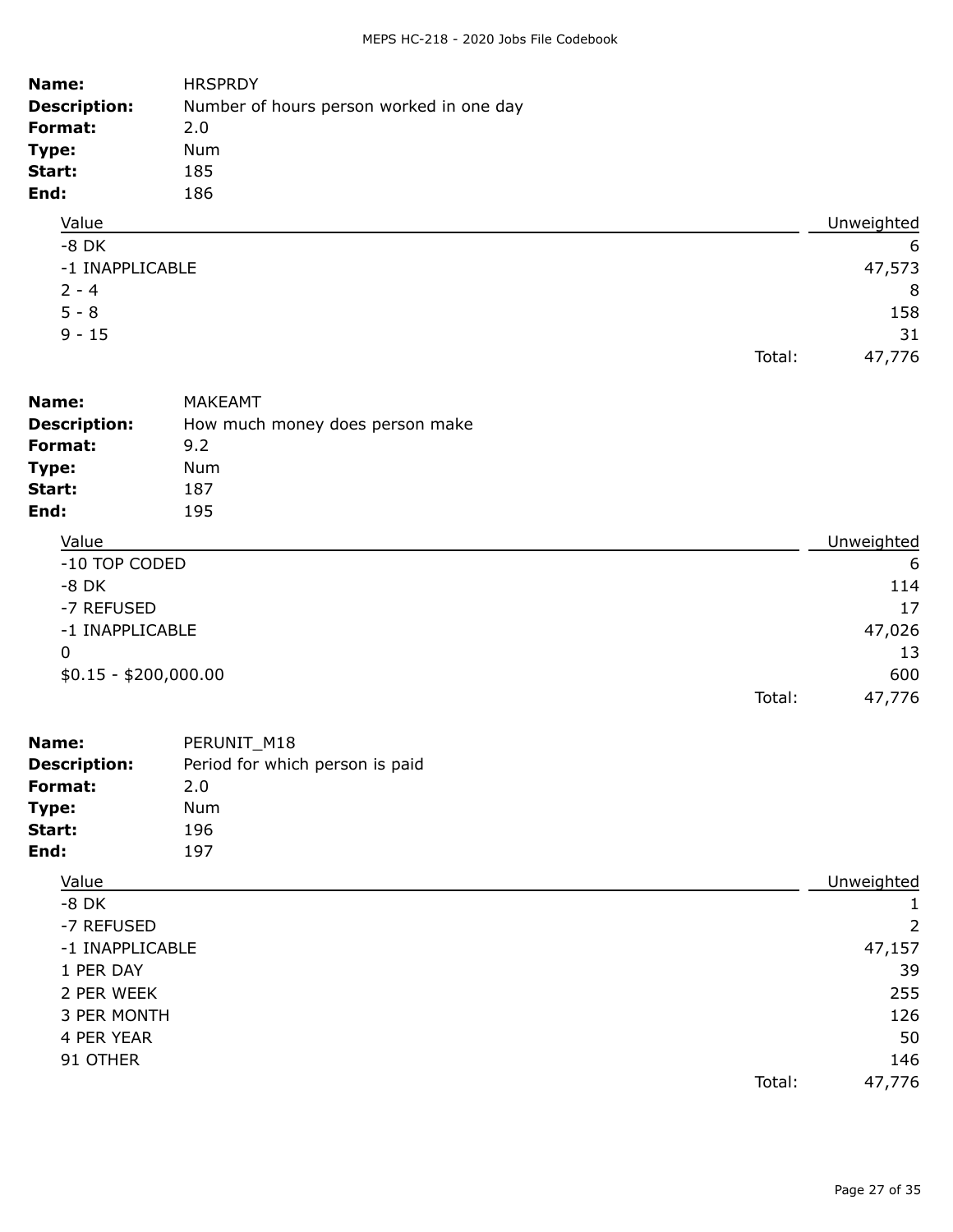| Name:               | <b>HRLYWAGE</b>                |        |            |
|---------------------|--------------------------------|--------|------------|
| <b>Description:</b> | How much person makes per hour |        |            |
| Format:             | 6.2                            |        |            |
| Type:               | <b>Num</b>                     |        |            |
| Start:              | 198                            |        |            |
| End:                | 203                            |        |            |
| Value               |                                |        | Unweighted |
| -10 TOP CODED       |                                |        | 40         |
| $-8$ DK             |                                |        | 2,592      |
| -7 REFUSED          |                                |        | 962        |
| -1 INAPPLICABLE     |                                |        | 26,878     |
| $\mathbf 0$         |                                |        | 3          |
| $$1.00 - $100.00$   |                                |        | 17,301     |
|                     |                                | Total: | 47,776     |

| Name:               | MORE10                                   |            |
|---------------------|------------------------------------------|------------|
| <b>Description:</b> | Person makes more or less than \$10/hour |            |
| Format:             | 2.0                                      |            |
| Type:               | Num                                      |            |
| Start:              | 204                                      |            |
| End:                | 205                                      |            |
| Value               |                                          | Unweighted |
| $-8$ DK             |                                          | 693        |
| -7 REFUSED          |                                          | 778        |
| -1 INAPPLICABLE     |                                          | 42,995     |
| 1 GE \$10           |                                          | 3,147      |
|                     |                                          |            |

| 2 LT \$10           |                                          |        | 163    |
|---------------------|------------------------------------------|--------|--------|
|                     |                                          | Total: | 47.776 |
| Name:               | MORE15                                   |        |        |
| <b>Description:</b> | Person makes more or less than \$15/hour |        |        |

|                 | $1.3011$ manes more or ress and the stage of |        |            |
|-----------------|----------------------------------------------|--------|------------|
| Format:         | 2.0                                          |        |            |
| Type:           | Num                                          |        |            |
| Start:          | 206                                          |        |            |
| End:            | 207                                          |        |            |
| Value           |                                              |        | Unweighted |
| $-8$ DK         |                                              |        | 256        |
| -7 REFUSED      |                                              |        | 127        |
| -1 INAPPLICABLE |                                              |        | 44,629     |
| 1 GE \$15       |                                              |        | 2,200      |
| 2 LT \$15       |                                              |        | 564        |
|                 |                                              | Total: | 47,776     |
|                 |                                              |        |            |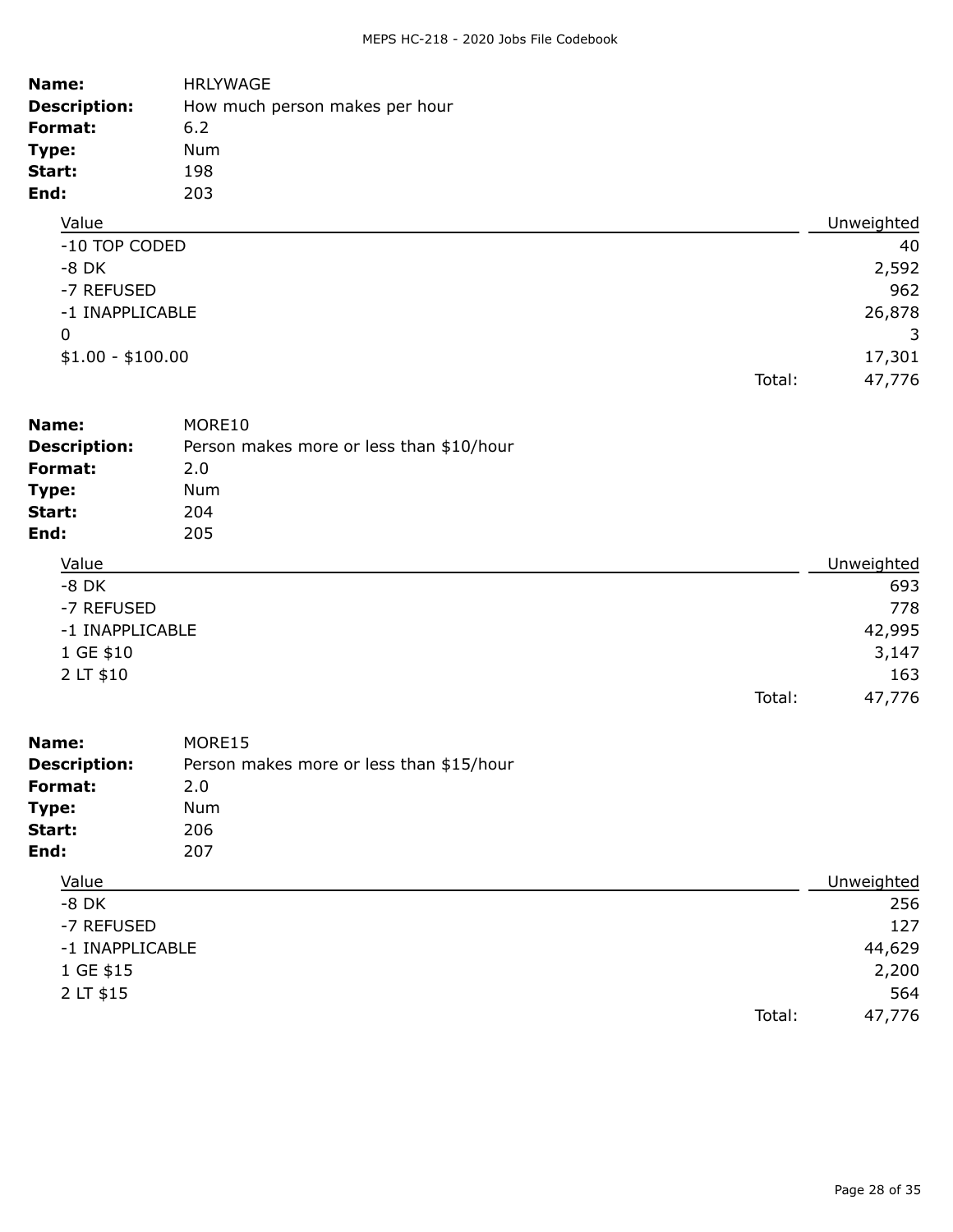| Name:               | <b>MOREMINM</b>                          |            |
|---------------------|------------------------------------------|------------|
| <b>Description:</b> | Person makes more or less than min. wage |            |
| Format:             | 2.0                                      |            |
| Type:               | Num                                      |            |
| Start:              | 208                                      |            |
| End:                | 209                                      |            |
| Value               |                                          | Unweighted |
| $-8$ DK             |                                          | 9          |
| -7 REFUSED          |                                          | 6          |
| -1 INAPPLICABLE     |                                          | 47,613     |
| 1 GE MINIMUM WAGE   |                                          | 139        |
| 2 LT MINIMUM WAGE   |                                          | 9          |
|                     | Total:                                   | 47,776     |

| Name:                  | <b>GROSSPAY</b>                      |                  |
|------------------------|--------------------------------------|------------------|
| <b>Description:</b>    | Person's salary before taxes (gross) |                  |
| Format:                | 9.2                                  |                  |
| Type:                  | Num                                  |                  |
| Start:                 | 210                                  |                  |
| End:                   | 218                                  |                  |
| Value                  |                                      | Unweighted       |
| -10 TOP CODED          |                                      | 286              |
| $-8$ DK                |                                      | 696              |
| -7 REFUSED             |                                      | 1,012            |
| -1 INAPPLICABLE        |                                      | 37,381           |
| 0                      |                                      | 7                |
| $$14.00 - $231,000.00$ |                                      | 8,394            |
|                        |                                      | 47,776<br>Total: |

| Name:               | <b>GROSSPER</b>                         |
|---------------------|-----------------------------------------|
| <b>Description:</b> | Period in which gross salary was earned |
| Format:             | 2.0                                     |
| Type:               | Num                                     |
| Start:              | 219                                     |
| End:                | 220                                     |
|                     |                                         |

## Value **Value** Unweighted

| -1 INAPPLICABLE |        | 39,089 |
|-----------------|--------|--------|
| 1 PER YEAR      |        | 7,735  |
| 2 PER MONTH     |        | 389    |
| 3 PER TWO WKS   |        | 224    |
| 4 PER WEEK      |        | 271    |
| 91 OTHER        |        | 68     |
|                 | Total: | 47,776 |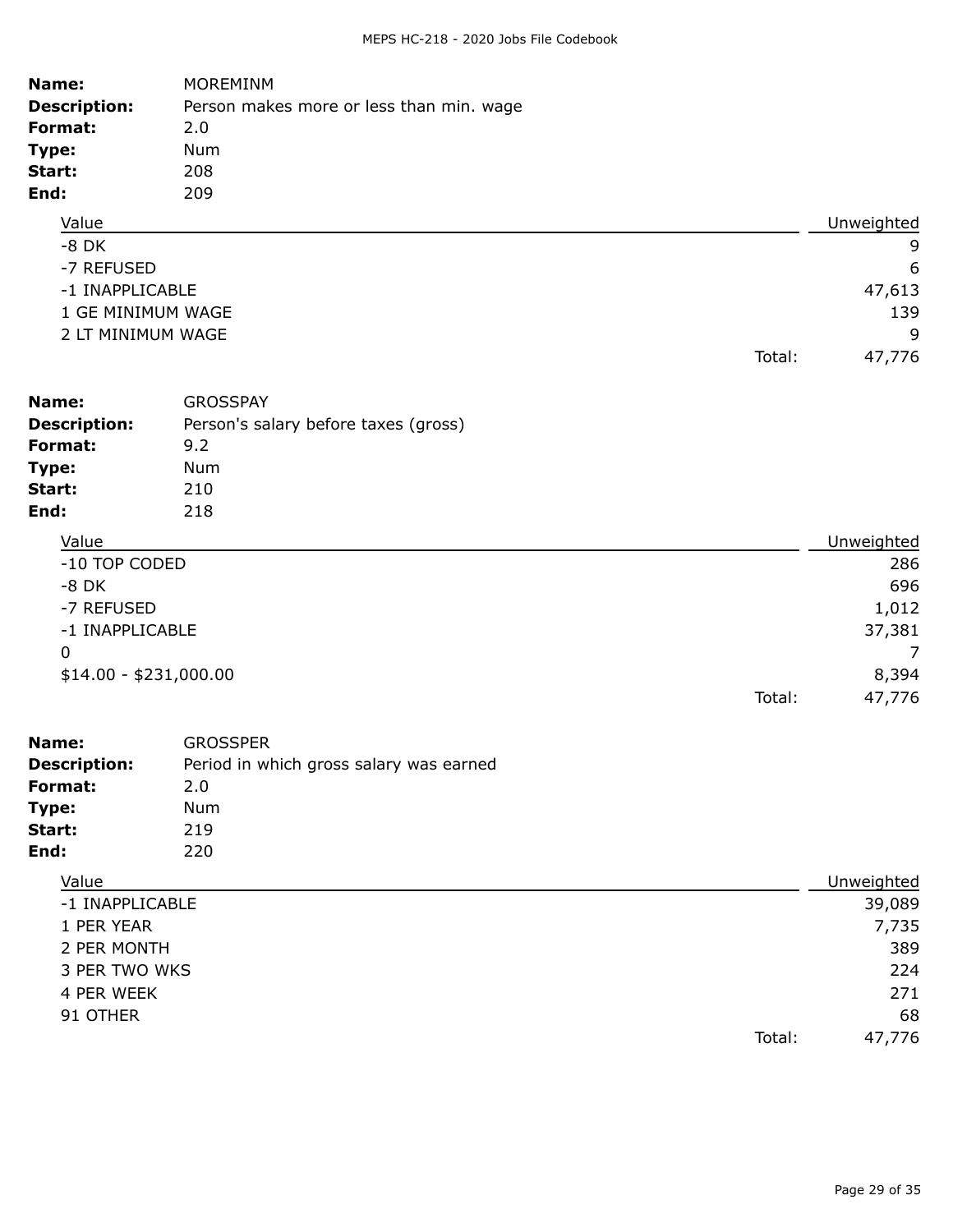| Name:               | <b>SALRYWKS</b>                          |        |            |
|---------------------|------------------------------------------|--------|------------|
| <b>Description:</b> | Number of weeks per year salary is based |        |            |
| Format:             | 2.0                                      |        |            |
| Type:               | Num                                      |        |            |
| Start:              | 221                                      |        |            |
| End:                | 222                                      |        |            |
| Value               |                                          |        | Unweighted |
| $-8$ DK             |                                          |        | 102        |
| -1 INAPPLICABLE     |                                          |        | 40,041     |
| $5 - 52$            |                                          |        | 7,633      |
|                     |                                          | Total: | 47,776     |
| Name:               | <b>HRSALBAS</b>                          |        |            |
| <b>Description:</b> | Hours per week salary based on           |        |            |
| Format:             | 3.0                                      |        |            |
| Type:               | <b>Num</b>                               |        |            |
| Start:              | 223                                      |        |            |

| Value           | Unweighted       |
|-----------------|------------------|
| $-8$ DK         | 428              |
| -7 REFUSED      | 49               |
| -1 INAPPLICABLE | 36,286           |
| $1 - 20$        | 334              |
| $21 - 30$       | 270              |
| $31 - 40$       | 9,379            |
| $41 - 60$       | 965              |
| $61 - 80$       | 50               |
| $81 - 84$       | 3                |
| $85 - 160$      | 12               |
|                 | Total:<br>47,776 |

**End:** 225

| Name:               | <b>EARNTIPS</b>   |        |            |
|---------------------|-------------------|--------|------------|
| <b>Description:</b> | Person earns tips |        |            |
| Format:             | 2.0               |        |            |
| Type:               | <b>Num</b>        |        |            |
| Start:              | 226               |        |            |
| End:                | 227               |        |            |
| Value               |                   |        | Unweighted |
| $-8$ DK             |                   |        | 377        |
| -7 REFUSED          |                   |        | 182        |
| -1 INAPPLICABLE     |                   |        | 15,763     |
| 1 YES               |                   |        | 1,262      |
| 2 NO                |                   |        | 30,192     |
|                     |                   | Total: | 47,776     |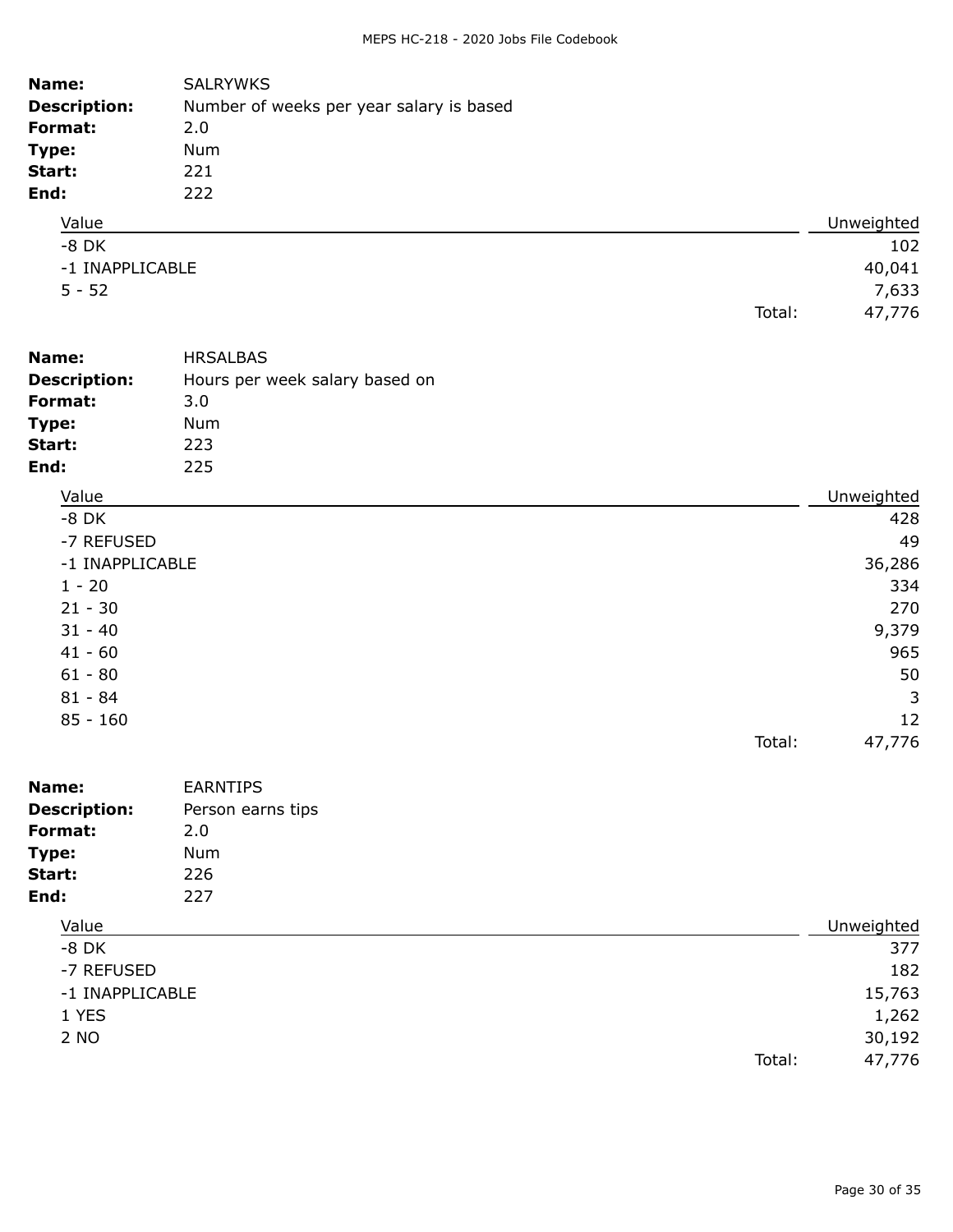| Name:<br><b>Description:</b><br>Format:<br>Type:<br>Start:<br>End: | <b>EARNBONS</b><br>Person earns bonuses<br>2.0<br>Num<br>228<br>229 |        |                                                   |
|--------------------------------------------------------------------|---------------------------------------------------------------------|--------|---------------------------------------------------|
| Value                                                              |                                                                     |        | Unweighted                                        |
| $-8$ DK<br>-7 REFUSED<br>-1 INAPPLICABLE<br>1 YES<br>2 NO          |                                                                     | Total: | 603<br>177<br>15,763<br>6,254<br>24,979<br>47,776 |
| Name:                                                              | <b>EARNCOMM</b>                                                     |        |                                                   |
| <b>Description:</b>                                                | Person earns commission                                             |        |                                                   |
| Format:                                                            | 2.0                                                                 |        |                                                   |
| Type:                                                              | Num                                                                 |        |                                                   |
| Start:                                                             | 230                                                                 |        |                                                   |
| End:                                                               | 231                                                                 |        |                                                   |
| Value                                                              |                                                                     |        | Unweighted                                        |
| $-8$ DK                                                            |                                                                     |        | 448                                               |
| -7 REFUSED                                                         |                                                                     |        | 179                                               |
| -1 INAPPLICABLE                                                    |                                                                     |        | 15,763                                            |
| 1 YES                                                              |                                                                     |        | 1,164                                             |
| 2 NO                                                               |                                                                     | Total: | 30,222<br>47,776                                  |
| Name:                                                              | <b>TIPSAMT</b>                                                      |        |                                                   |
| <b>Description:</b>                                                | How much are person's tips                                          |        |                                                   |
| Format:                                                            | 8.2                                                                 |        |                                                   |

| Start:        | 232             |                |
|---------------|-----------------|----------------|
| End:          | 239             |                |
| Value         |                 | Unweighted     |
| -10 TOP CODED |                 | $\overline{4}$ |
| $-8$ DK       |                 | 264            |
| -7 REFUSED    |                 | 32             |
|               | -1 INAPPLICABLE | 46,514         |

 $$0.75 - $60,000.00$  954

**Type:** Num

 $\sim$  8 Total: 47,776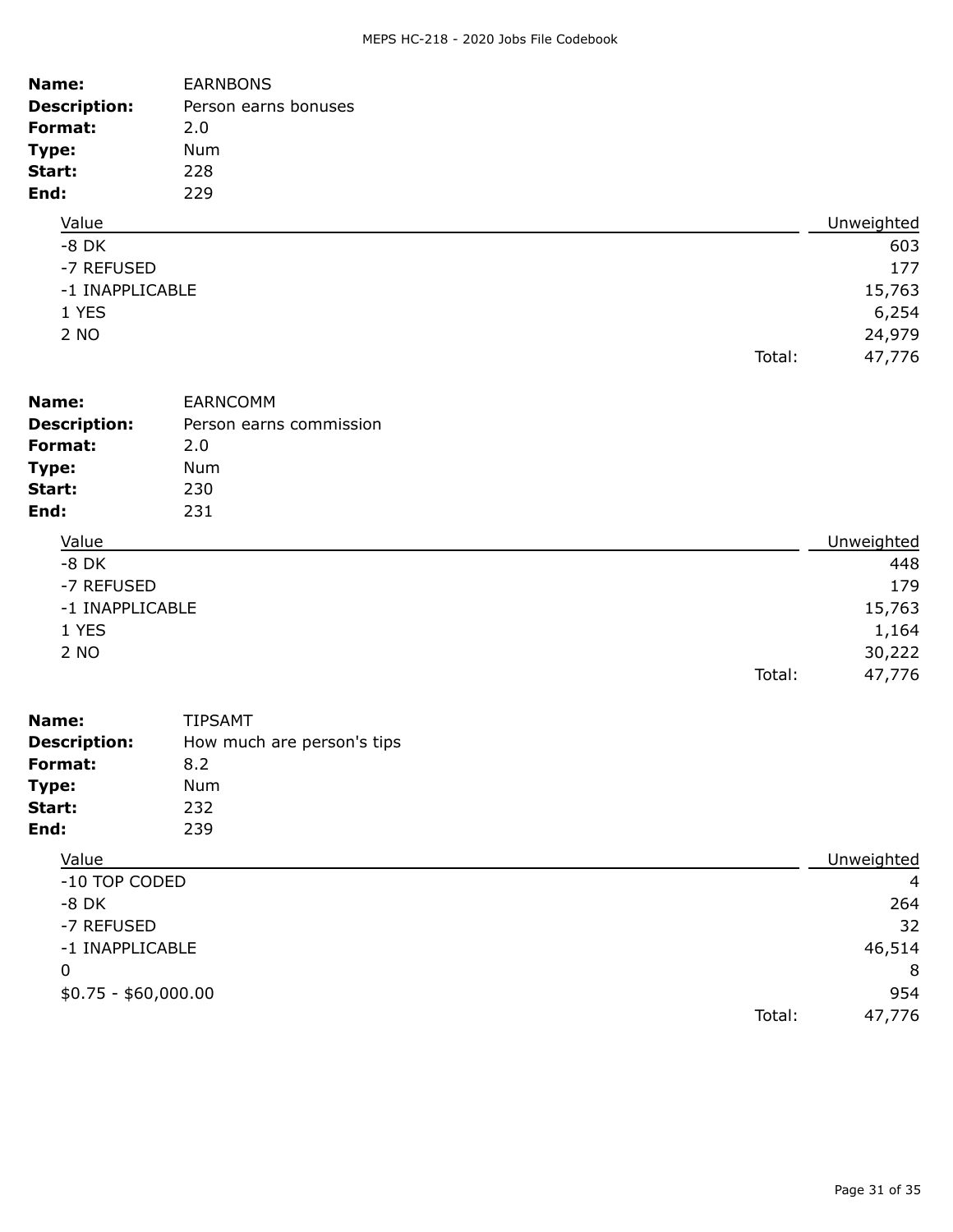| Name:<br><b>Description:</b><br><b>Format:</b><br>Type:<br>Start:<br>End:                                  | TIPSUNIT_M18<br>Period which tip earnings are based on<br>2.0<br>Num<br>240<br>241 |        |                                                                    |
|------------------------------------------------------------------------------------------------------------|------------------------------------------------------------------------------------|--------|--------------------------------------------------------------------|
| Value                                                                                                      |                                                                                    |        | Unweighted                                                         |
| $-8$ DK<br>-1 INAPPLICABLE<br>1 PER DAY<br>2 PER WEEK<br>3 PER MONTH<br>4 PER YEAR<br>91 OTHER             |                                                                                    |        | 1<br>46,810<br>364<br>401<br>87<br>30<br>83                        |
|                                                                                                            |                                                                                    | Total: | 47,776                                                             |
| Name:<br><b>Description:</b><br>Format:<br>Type:<br>Start:<br>End:                                         | <b>BONSAMT</b><br>How much are person's bonuses<br>9.2<br><b>Num</b><br>242<br>250 |        |                                                                    |
| Value<br>-10 TOP CODED<br>$-8$ DK<br>-7 REFUSED<br>-1 INAPPLICABLE<br>$\mathbf 0$<br>$$0.25 - $150,000.00$ |                                                                                    | Total: | Unweighted<br>178<br>923<br>325<br>41,522<br>25<br>4,803<br>47,776 |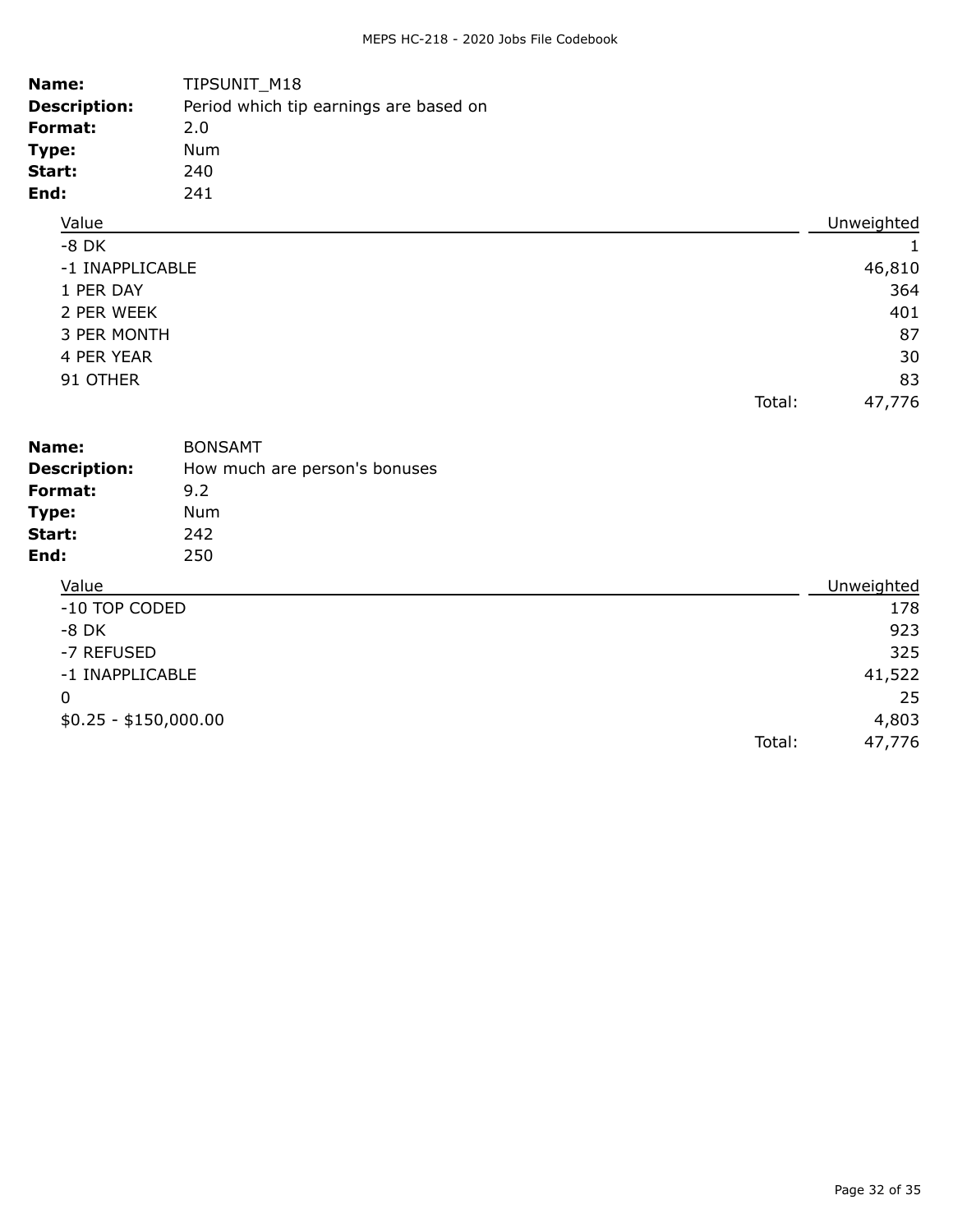| Name:<br><b>Description:</b><br>Format:<br>Type:<br>Start:<br>End:                                                                   | <b>BONSUNIT</b><br>Period which bonuses are based on<br>2.0<br>Num<br>251<br>252 |        |                                                                       |
|--------------------------------------------------------------------------------------------------------------------------------------|----------------------------------------------------------------------------------|--------|-----------------------------------------------------------------------|
| Value                                                                                                                                |                                                                                  |        | Unweighted                                                            |
| $-8$ DK<br>-1 INAPPLICABLE<br>1 PER HOUR<br>2 PER DAY<br>3 PER WEEK<br>4 PER TWO WKS<br>5 PER MONTH<br><b>6 PER YEAR</b><br>91 OTHER |                                                                                  | Total: | 14<br>42,770<br>71<br>10<br>56<br>71<br>423<br>3,486<br>875<br>47,776 |
| Name:<br><b>Description:</b><br>Format:<br>Type:<br>Start:<br>End:                                                                   | <b>COMMAMT</b><br>How much are person's commissions<br>9.2<br>Num<br>253<br>261  |        |                                                                       |
| Value                                                                                                                                |                                                                                  |        | Unweighted                                                            |
| -10 TOP CODED<br>$-8$ DK<br>-7 REFUSED<br>-1 INAPPLICABLE<br>0<br>$$1.15 - $300,000.00$                                              |                                                                                  | Total: | 30<br>279<br>77<br>46,612<br>13<br>765<br>47,776                      |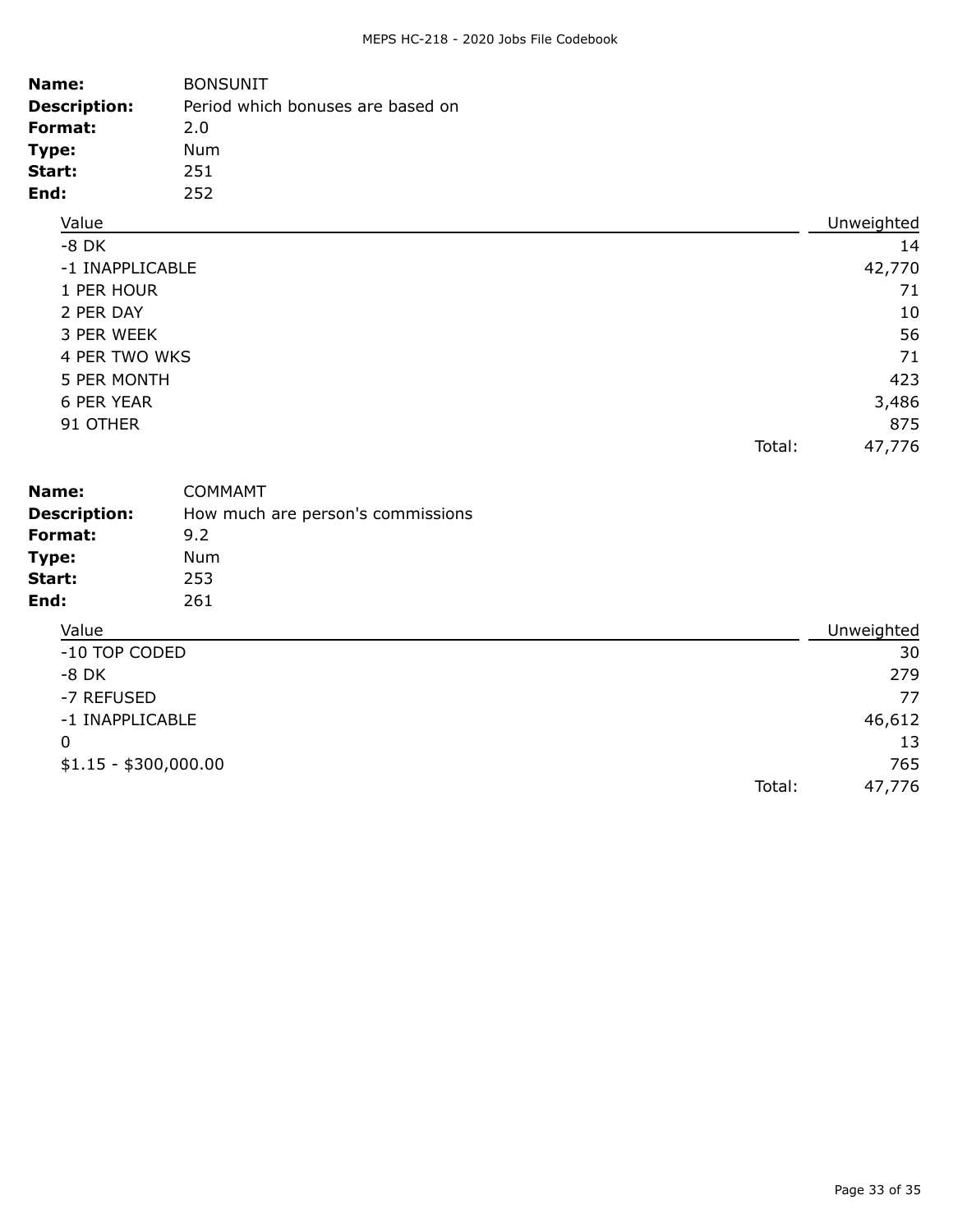| Name:                    | <b>COMMUNIT</b>                           |        |            |
|--------------------------|-------------------------------------------|--------|------------|
| <b>Description:</b>      | Period which commissions are based on     |        |            |
| Format:                  | 2.0                                       |        |            |
| Type:                    | <b>Num</b>                                |        |            |
| Start:                   | 262                                       |        |            |
| End:                     | 263                                       |        |            |
| Value                    |                                           |        | Unweighted |
| $-8$ DK                  |                                           |        | 1          |
| -1 INAPPLICABLE          |                                           |        | 46,968     |
| 1 PER HOUR               |                                           |        | 17         |
| 2 PER DAY                |                                           |        | 22         |
| 3 PER WEEK               |                                           |        | 76         |
| 4 PER TWO WKS            |                                           |        | 59         |
| 5 PER MONTH              |                                           |        | 329        |
| <b>6 PER YEAR</b>        |                                           |        | 233        |
| 91 OTHER                 |                                           |        | 71         |
|                          |                                           | Total: | 47,776     |
| Name:                    | <b>INDCODEX</b>                           |        |            |
| <b>Description:</b>      | Condensed industry code                   |        |            |
| Format:                  | 2.0                                       |        |            |
| Type:                    | <b>Num</b>                                |        |            |
| Start:                   | 264                                       |        |            |
| End:                     | 265                                       |        |            |
| Value                    |                                           |        | Unweighted |
| -1 INAPPLICABLE          |                                           |        | 38,583     |
|                          | 1 NATURAL RESOURCES                       |        | 157        |
| 2 MINING                 |                                           |        | 34         |
| 3 CONSTRUCTION           |                                           |        | 553        |
| 4 MANUFACTURING          |                                           |        | 740        |
|                          | 5 WHOLESALE AND RETAIL TRADE              |        | 1,302      |
|                          | <b>6 TRANSPORTATION AND UTILITIES</b>     |        | 480        |
| 7 INFORMATION            |                                           |        | 170        |
|                          | 8 FINANCIAL ACTIVITIES                    |        | 474        |
|                          | 9 PROFESSIONAL AND BUSINESS SERVICES      |        | 1,198      |
|                          | 10 EDUCATION, HEALTH, AND SOCIAL SERVICES |        | 1,956      |
|                          | 11 LEISURE AND HOSPITALITY                |        | 1,169      |
| <b>12 OTHER SERVICES</b> |                                           |        | 408        |
|                          | 13 PUBLIC ADMINISTRATION                  |        | 428        |
| 14 MILITARY              |                                           |        | 34         |
|                          | 15 UNCLASSIFIABLE INDUSTRY                |        | 90         |
|                          |                                           | Total: | 47,776     |